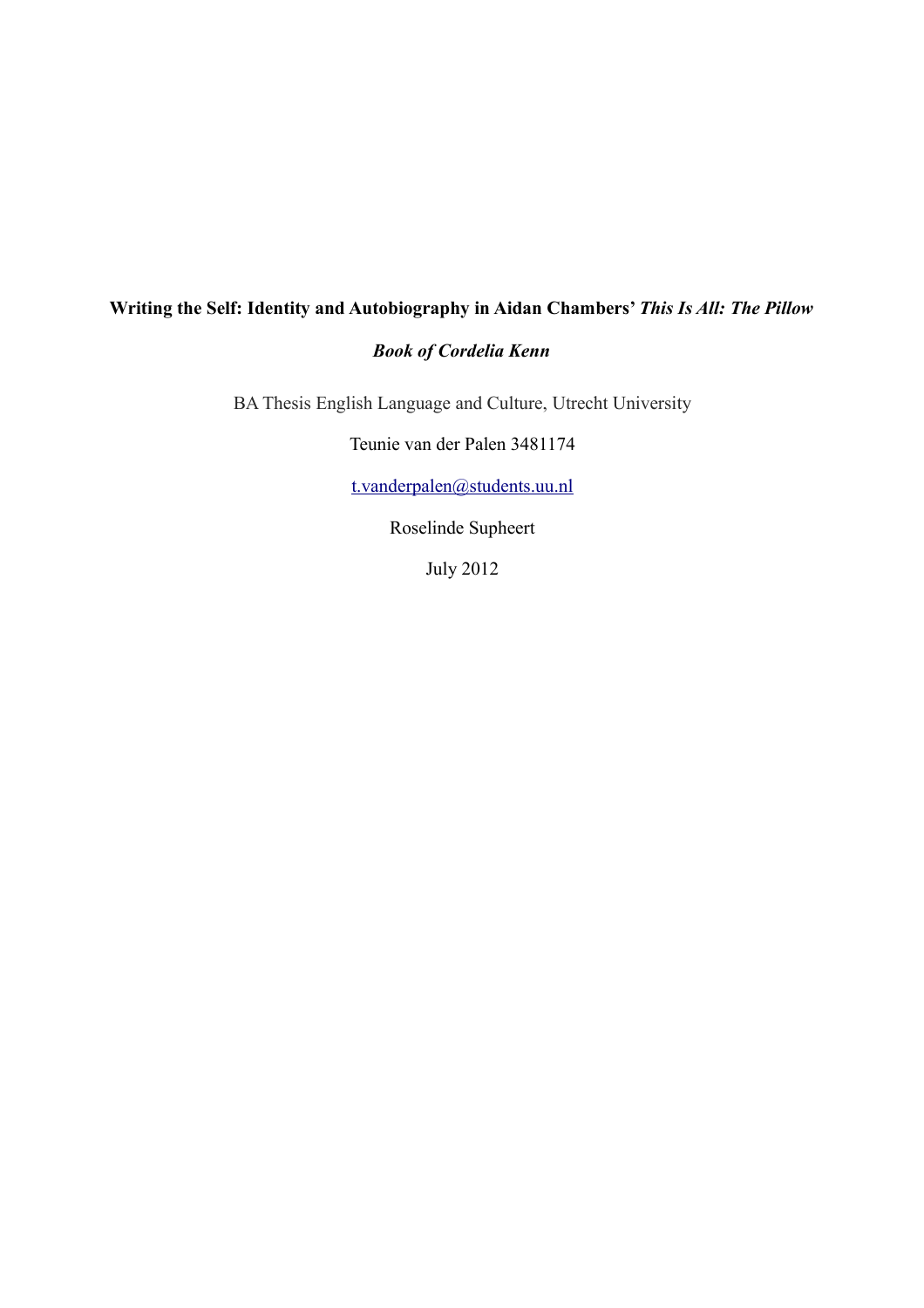# **Contents**

# Introduction 2

| Chapter 1   | $\blacksquare$                                    | Narrative Identity and Autobiography                       | 5  |
|-------------|---------------------------------------------------|------------------------------------------------------------|----|
| Chapter 2   | $\bullet$ . The set of $\mathcal{O}$              | Poststructuralist Perspectives                             | 9  |
| Chapter 3   | $\blacksquare$                                    | <b>Psychoanalytic Perspectives</b>                         | 15 |
| Chapter 4   | $\frac{1}{2}$ and $\frac{1}{2}$ and $\frac{1}{2}$ | <b>Feminist Perspectives</b>                               | 17 |
| Chapter 5   | $\overline{\phantom{0}}$                          | Poststructuralism Revisited: Writing from Beyond the Grave | 21 |
| Chapter 6   | $\blacksquare$                                    | The Reader in the Novel                                    | 24 |
| Chapter 7   | $\blacksquare$                                    | Theory in the Novel                                        | 27 |
| Conclusion  |                                                   |                                                            | 29 |
| Works Cited |                                                   |                                                            | 34 |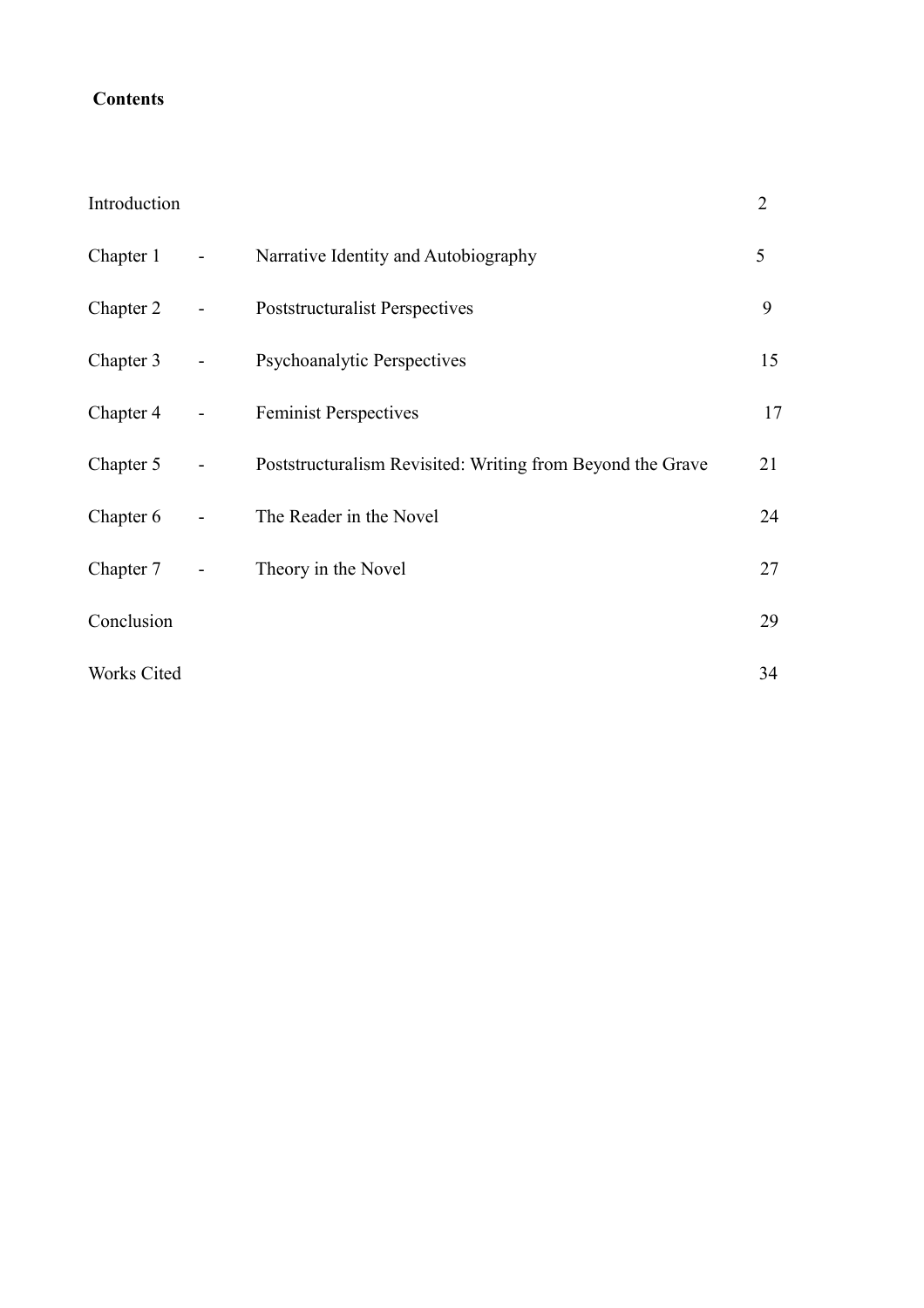# **Introduction**

In 2005, acclaimed British author Aidan Chambers published his sixth Young Adult novel *This Is All: The Pillow Book of Cordelia Kenn* to, mostly, rave reviews of readers and critics alike. The final instalment of a novel series named the Dance Sequence, the novel was described as "[a]mbitious, imperfect, challenging and powerfully affecting" (*Kirkus Review* 901) and "a masterpiece" (Cart 66), although some critics preferred the first part of the novel over the rest of it (*Publisher's Weekly* 72; Lewis 130) and noted some "wearying spots" (Sutton 577), especially where the main character Cordelia's "excruciating musings…intrude" on her narrative (Lewis 130). However, Chambers has said in the past, in reference to supposedly difficult or literary aspects of his novels, that he expects more of his readers than simply wanting to be entertained (Russell 61) and Cordelia's reflections provide her narrative with extra depth. As a literary novel that deals with a teenager's life, *This Is All* can be considered a crossover novel, crossing the divide between Young Adult and adult fiction (Hunt 142). Its ambitious scope, comprising over 800 pages, and its deeply intelligent narrator and story demand a close, unwavering attention of its reader, but as several internet forums evince, those young readers up for the challenge mostly react with great enthusiasm, giving *This Is All* the distinction of eliciting "the most passionate responses" of readers to the author of any of his novels so far (Chambers, "Biography").

 Aidan Chambers has long been a favourite with literary critics. He has won the Carnegie Medal for children's literature for the fifth novel in the Dance Sequence, *Postcards from No Man's Land*, as well as the Hans Christian Andersen Award, which is known as the Nobel Prize for children's literature. His work has merited two book-length studies as well as a number of articles in academic journals for children's literature, such as *The Lion and the Unicorn*. Chambers is also an author of books and essays on youth literature, reading and literary education. He has written an afterword to the Dance Sequence series for the Definitions paperback edition of *This Is All.* Apart from a number of reviews, *This Is All,* however, has only been subjected to one in-depth analysis,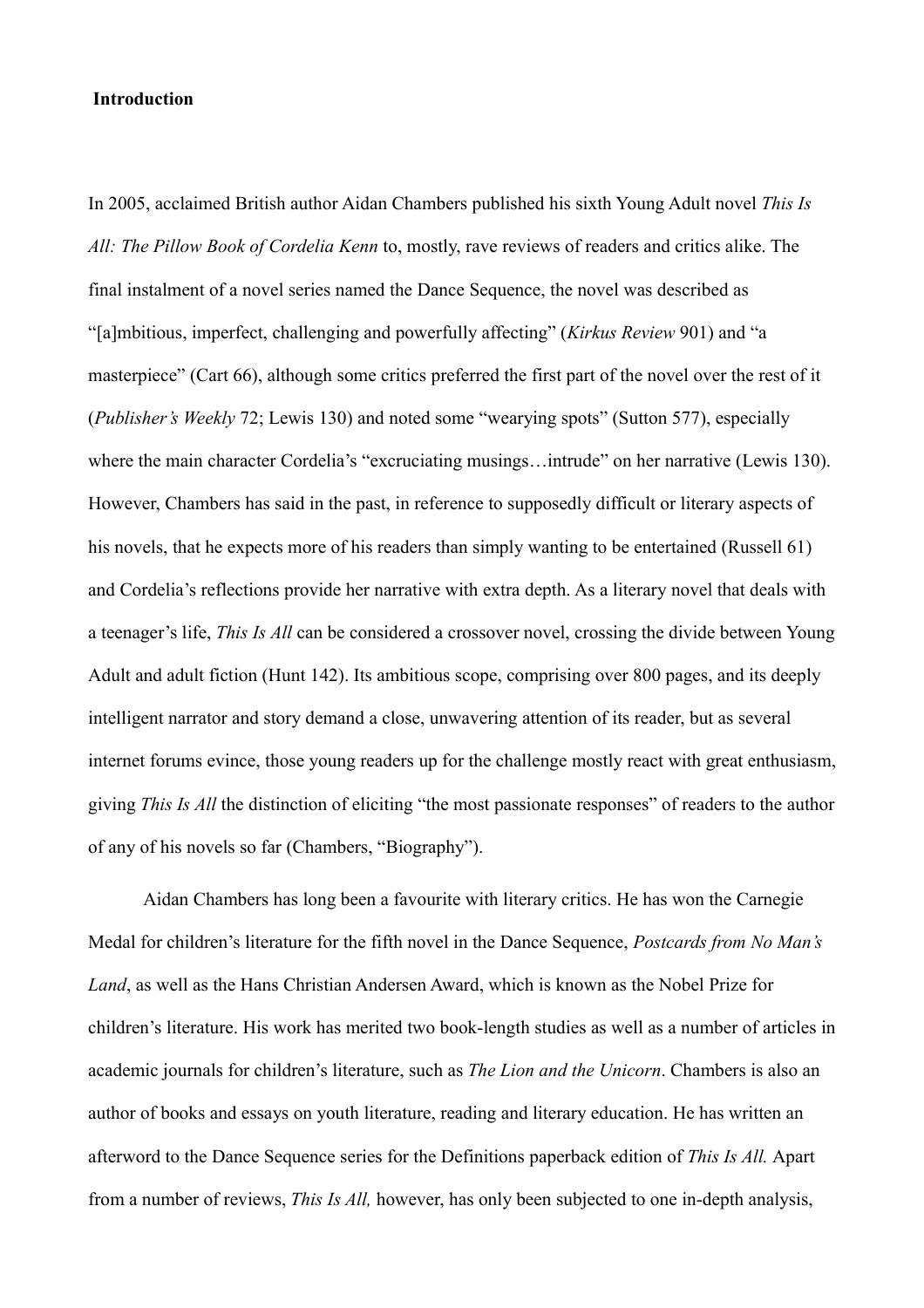which focuses on spiritual and narrative geography in Chambers' novels (Russell). This paper seeks to fill this gap.

 In *This Is All: The Pillow Book of Cordelia Kenn*, Cordelia Kenn, a nineteen-year-old girl who falls pregnant, writes her unborn daughter the story of her teenage years to be able to (re)live them together when her daughter reaches her teens. She writes about happy times, such as falling in love and having her first sexual experiences with her boyfriend Will, whom she marries at the end of the novel, but also about traumatic events, such as her being kidnapped by an acquaintance who is obsessively in love with her. The novel chronicles Cordelia's artistic and intellectual ambitions: she desperately wants to be a poet and looks to her teacher Julie Martins for guidance in her developing insights into language and literature. In addition, she writes about everything that comes to her mind, from bodily experiences to her spiritual aspirations. Cordelia's writing is inspired by *The Pillow Book of Sei Shonagon*, a collection of autobiographical writings by a Japanese court lady serving the empress who records her life at court at the turn of the 10<sup>th</sup> century. Like Shonagon, Cordelia has a "pillow book," "[a] notebook or collection of notebooks kept in some accessible but relatively private place, and in which the author would from time to time record impressions, daily events, poems, letters, stories, ideas, descriptions of people, etc." (Morris, qtd. by Chambers, *This Is All*). This diary, which Cordelia keeps from the age of fifteen, serves as the source material for her autobiography, while she uses poignant fragments in their entirety.

 As a fictional autobiography, *This Is All* is intimately concerned with questions of identity and self-writing, questions which have generated a large amount of literary theory in the past six decades. As such, it is useful to analyse the novel from the perspective of poststructuralism (Chapter 2 and 5), psychoanalysis (Chapter 3), feminist theory (Chapter 4), reader response theory (Chapter 6) and New Criticism (Chapter 7), these being the main strands of literary theory in the twentieth century, as well as the most pertinent to the novel. In addition, this paper considers the psychology of self-writing, in Chapter 1, as well as young adults' reading practices, in Chapter 6. Finally, in the conclusion, this paper looks for common ground between these theoretical perspectives in relation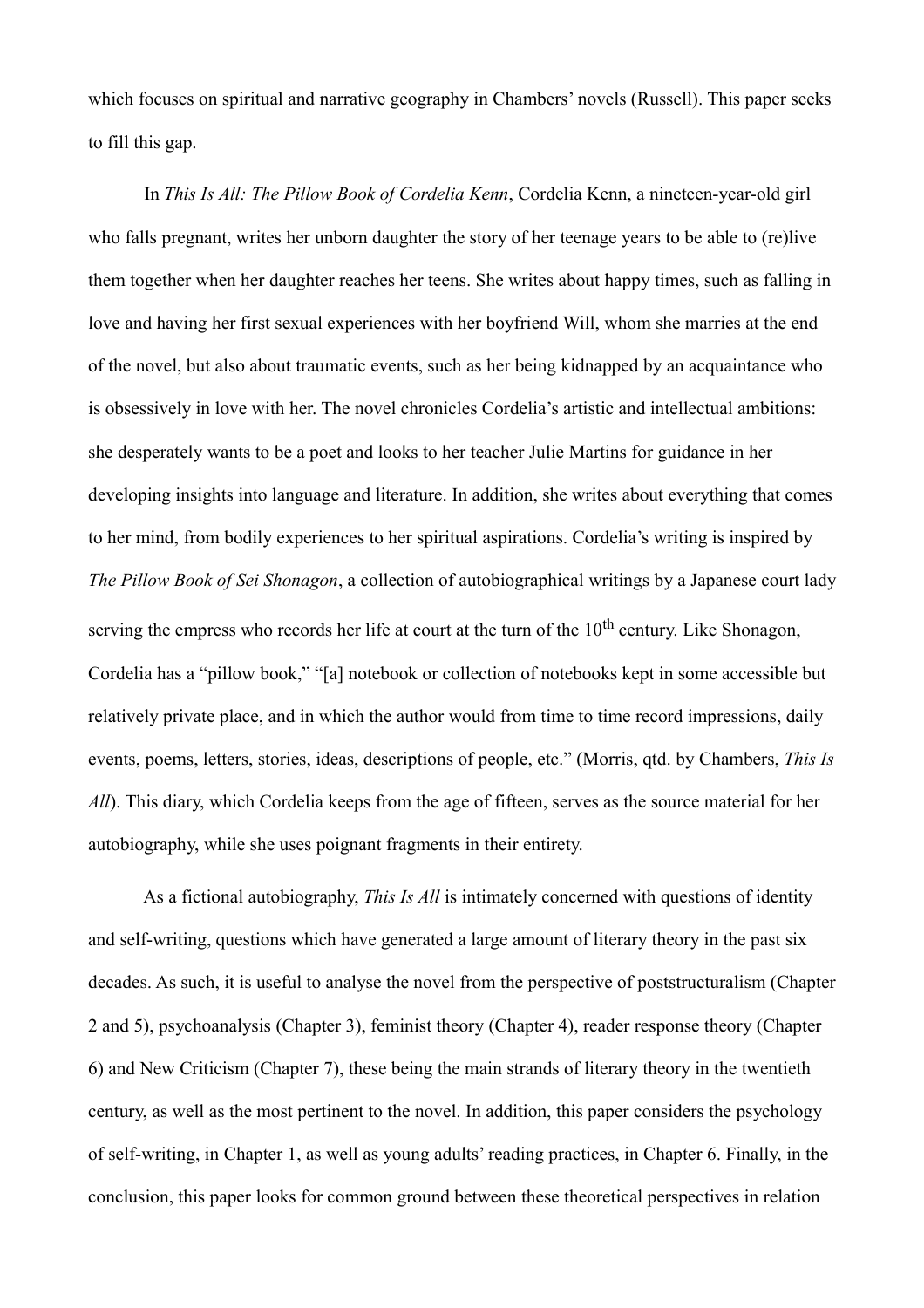to the novel.

 This paper, then, aims to place *This Is All* and the questions it poses in a framework of literary theory, elucidating in the process the paradoxical ways the novel invokes concepts of identity and self-writing. It argues that while the novel's handling of these concepts at first sight seems to suggest a traditional conception of autobiography, echoes of poststructuralist and postmodernist literary theory within the novel reveal that *This Is All* is fraught with anxieties about writing the self.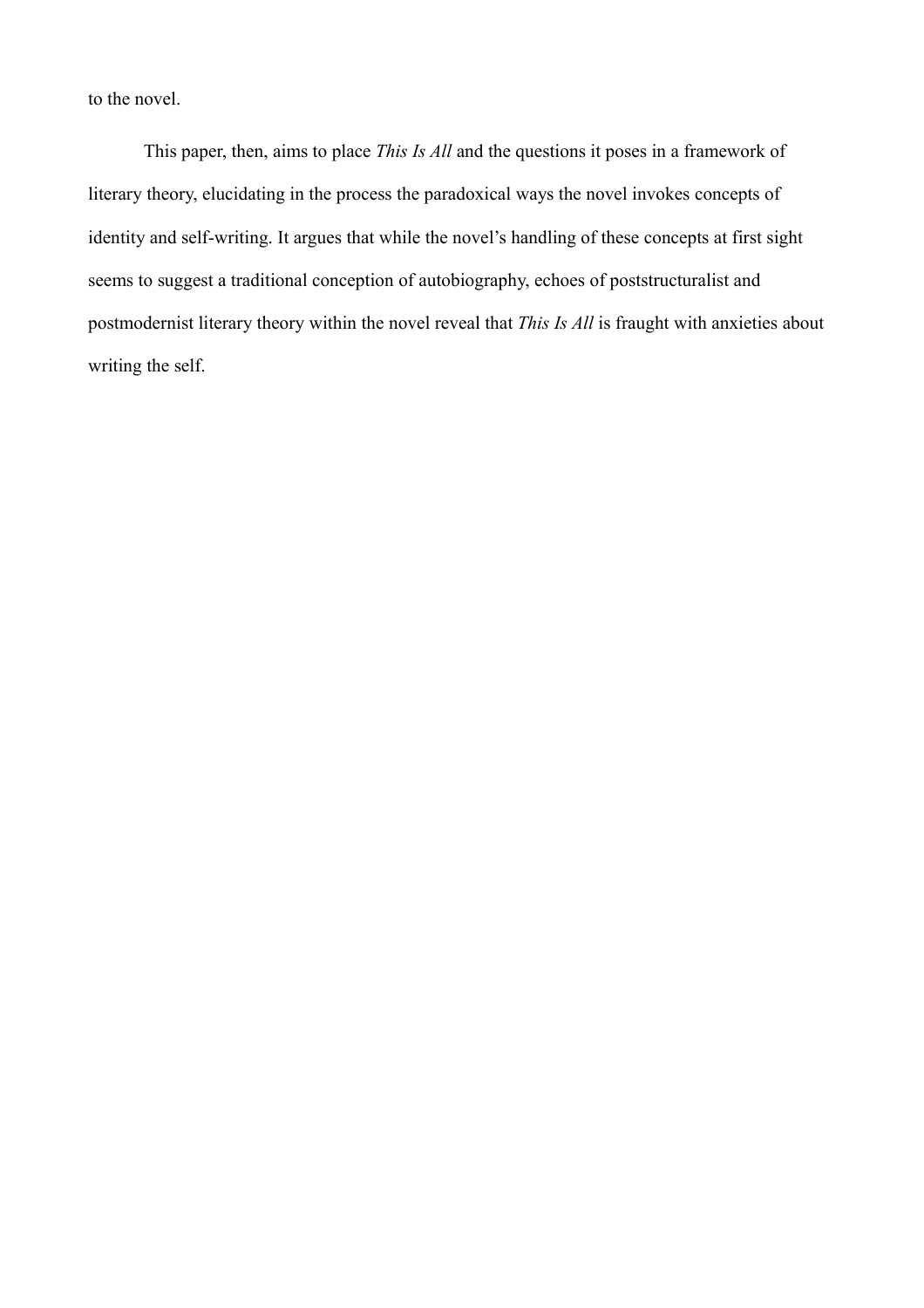# **Chapter 1 - Narrative Identity and Autobiography**

In the past half-century, a considerable amount of literature has been published on the connection between self-narration and identity. The self, it is said by some theorists, does not exist until it is constituted in narrative (Eakin 100). Adriana Cavarero, author of *Relating Narratives: Storytelling and Selfhood*, uses the term "narratable selves" to signify that memory has "an uncontrollable narrative impulse" (qtd. in Anderson 117) which forms our sense of self into a story, which we may or may not recount to others. This "personal myth," as it is also sometimes called, serves to create a whole from widely converging experiences and personas (McAdams 12), thus allowing people to make sense of their lives and of their identities through imposing a narrative frame on the chaotic experience of life. Even Facebook has recently acknowledged that people like to represent themselves not only through what they like or what they care to share with their friends in the moment but also through their autobiography, by introducing the time-line format for member's personal pages, with the tagline "Tell your life story through pictures, friendships and personal milestones" (Facebook). In the novel, this idea is voiced by Julie Martins: "We are…only the stories – only the metaphors – we tell about ourselves" (Chambers, *This Is All* 408).

 Some individuals may also want to record their life-story in a narrative autobiography to preserve their selves in writing for themselves or others to enjoy. Autobiography as a genre was established in the nineteenth century, and was seen as a "developmental narrative" which traces the progress in time of a subject towards a certain goal and which thus gives an ordered representation of self and experience which surpasses mere diary writing (Anderson 8). Autobiography, then, is traditionally a linear, realist narrative which uses storytelling to impose a sense of unity on the chaos of life (117). Writing autobiography was, up until the 1980s, equated with "realising the self" (4), with the self being perceived in a Romantic sense as ultimately unique, unified and essential, and autobiography as an unmediated representation of that self (5). In the twenty-first century, autobiography still often fulfils the same function, as is exemplified by popular courses in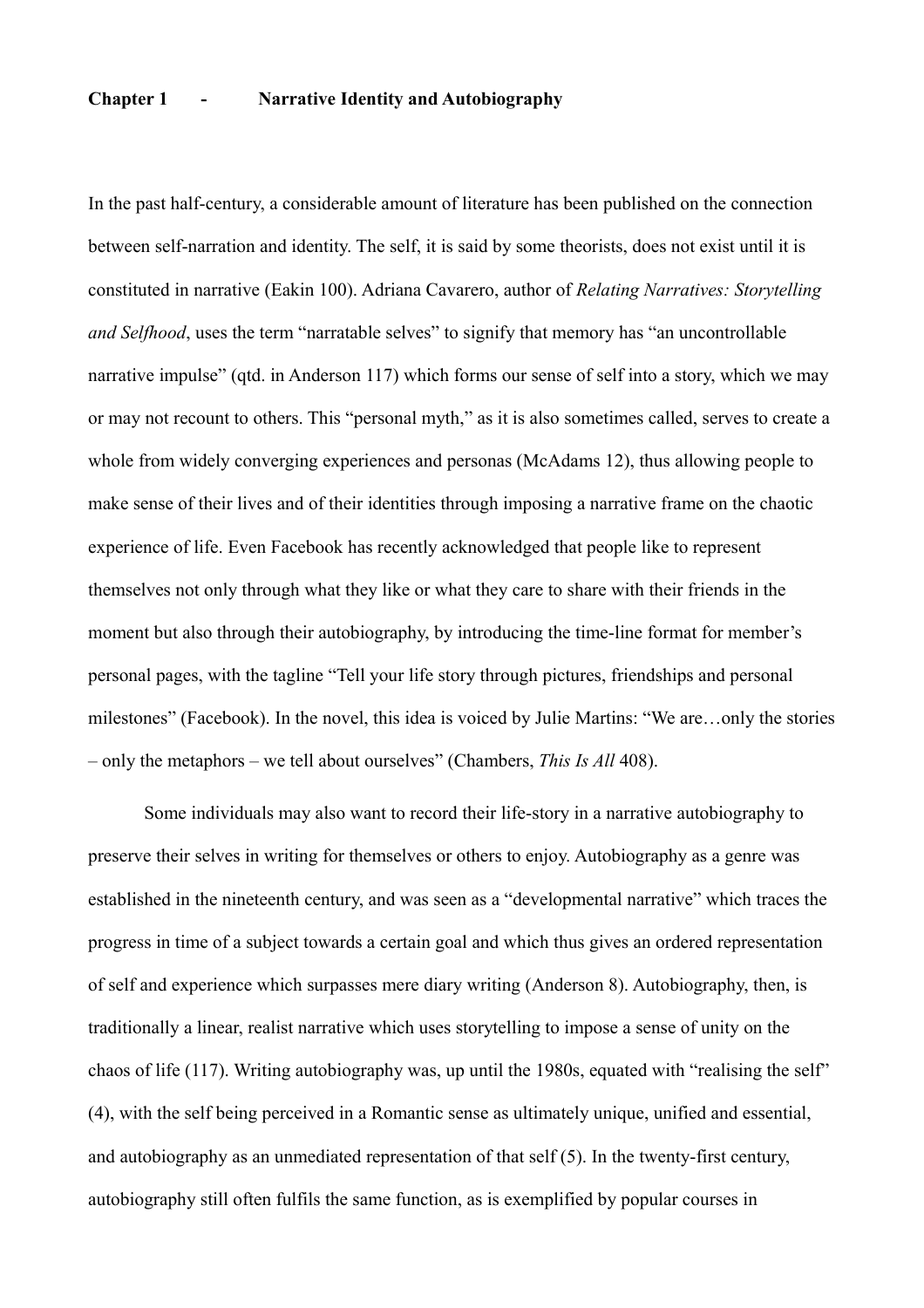autobiography writing as well as by the hundreds of celebrities publishing autobiographies each year, who, however, may validly be suspected of employing ghost writers to do the job for them.

*This Is All* at first sight seems to fit this framework perfectly. Cordelia compiles her autobiography specifically to track her development as a young adult and in this way keep her teenaged self alive in writing, so she can share her youth with her daughter when she turns sixteen (Chambers, *This Is All* 1). Ultimately, Cordelia strives for self-knowledge, because "what…is life about if it's not about knowing ourselves?" (199) and "[k]nowing [yourself] *is* life," as she writes (87). Life itself, however, is not enough to reach this goal: Cordelia feels that it is necessary for her to write her diary to be able to reflect on her experiences and know her own mind. "I only know what I know and what I think and feel when I put it into words," she says (630). Although she reuses fragments from this diary, her novel goes beyond the immediacy of diary-writing through Cordelia's reflections on her experiences and diary entries several years after the events. These reflections allow her to make sense of her experiences and her psychological make-up with the benefit of hindsight. For instance, she begins her recollections of an important event in her childhood, her mother's death, which she now believes relates to her fear of losing the people she loves, with: "What I couldn't see, what I didn't understand was this:" (373).

 In addition, Cordelia believes that she consists of several selves: "I've never, even as a child, felt that I'm only one self, only one person. I've always felt I'm quite a few more than one" (Chambers, *This Is All* 5). As in the cartoon image of a person with a devil on one shoulder and an angel on the other, she sometimes feels torn between a "stronger, wiser, more sensible self," "Big C," and a "weaker, sillier, ungrownup and unforgiving self," "Little C" (66). In her more profound moments she feels, faintly reminiscent of Saint Teresa of Avila's metaphor of the soul as a castle through which it progresses on its way to perfect communion with God, that life "is a neverfinished exploration of one room after another of our *self*" (327). Her diary-writing gains more importance to her through this insight into her divided individuality: "*Who am I writing to?*… Perhaps the self who writes is writing to, and writing for, one or more of my other selves…This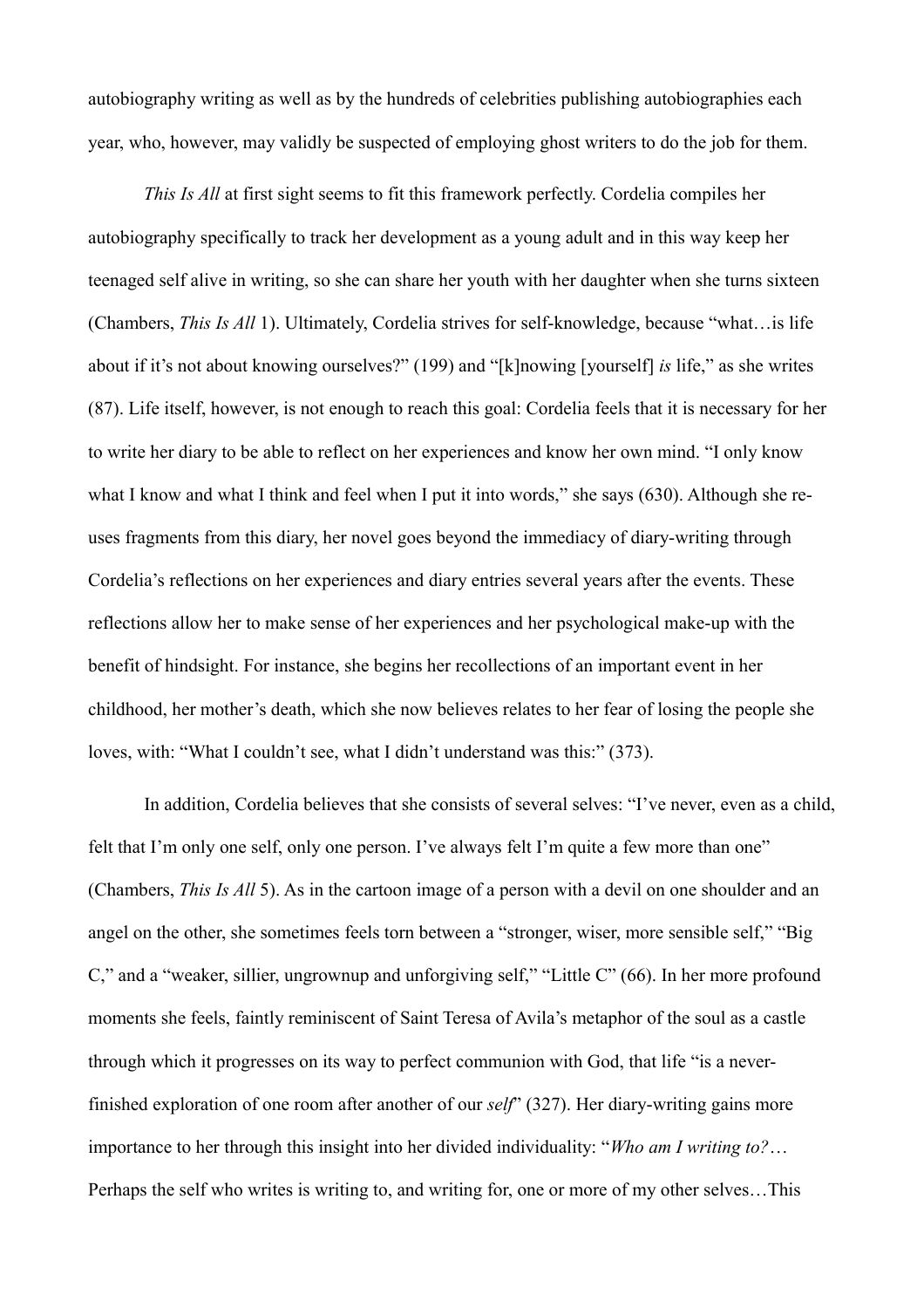must be how I tell myself about myself. This must be how I find out about myself" (202). It follows that Cordelia's taking on the voice of the narrator in her autobiography may be an effort to adopt a standpoint from which she can regard her self with a sense of unity which surpasses her fragmentary experience, telling herself the ultimate version of her story about herself at this time in her life. Indeed, according to Dan P. McAdams, adolescence is the time when people first start to construct a preliminary, if rather self-aggrandising self-narrative (80). In this light, Cordelia's being named after the perennially honest character in Shakespeare's tragedy *King Lear*, is significant in that it suggests that Cordelia herself is also supremely honest in her writing, while certain selfcongratulatory impulses might surely be supposed to have forced themselves upon her in the process of writing. However, with the novel chronicling Cordelia's every thought and feeling, Cordelia, despite her humour, surely takes herself as seriously as any teenager.

 Despite experiencing herself as fragmented, Cordelia does feel she has an inner core, a "most secret self," reminiscent of Romantic notions of the self, into which she believes everyone ultimately wants to allow someone else in the experience of love (Chambers, *This Is All* 53; 455). She calls this core her soul, her "most essential self, [her] very own being" (41), "a great deep beauty" inside her (ibid.). She regards writing as her fate (22) and since she claims that she wants "to write in a way that the writing is me -- is myself. I want to write so that what I write and the way I write is *me*" (76), what she strives for in writing may be to capture her soul. However, Cordelia's faith in language and in stories is not unlimited, as will be discussed in the next chapter.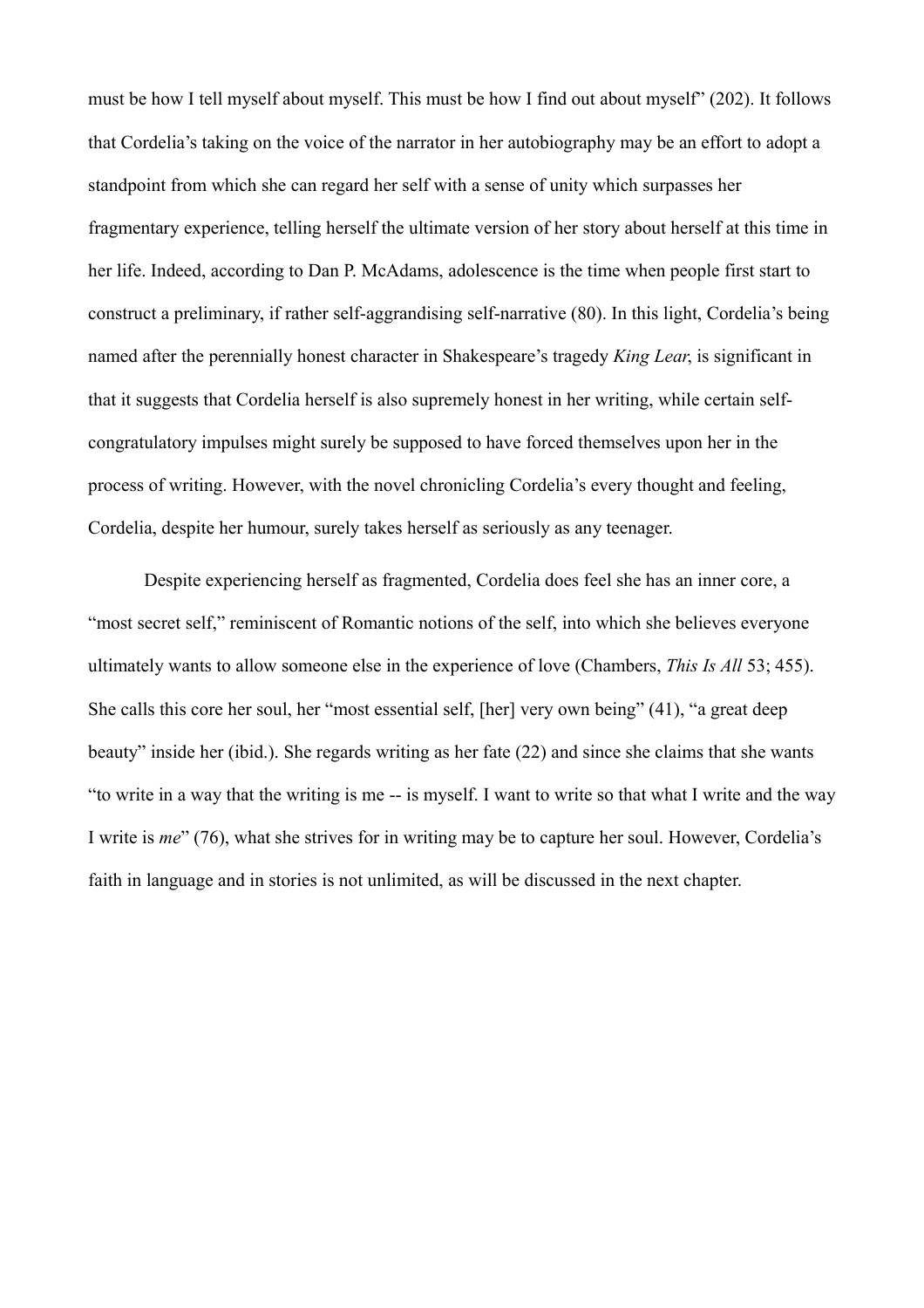# **Chapter 2 - Poststructuralist Perspectives**

As the novel progresses, readers might come to question whether *This Is All* indeed promotes autobiography as a realist, linear narrative by a unified autodiegetic narrator. In fact, the novel carries echoes of several postmodernist and poststructuralist perspectives on identity and autobiography. In postmodernist thought, the subject is not a rational and unified whole, but rather inescapably fragmented (Barry 81). Fragmentation is, in fact, celebrated, resulting in art which delights in subverting its audience's expectations of unity in structure and subject matter. In poststructuralist theory, the subject loses its footing because it is revealed to be a construct of language; a language, moreover, which cannot be grounded in reality because it ultimately floats free of the world of objects (65). In *This Is All*, some of these ideas are implicitly present. As such, it is useful to regard the novel, in Roland Barthes' terms, not as a "work," unitary in its purpose, but as "text," in which many strands of meaning collide (1327)

 Unlike what the traditional formula of autobiography would suppose, Cordelia does not resort to simple narrative to express her fragmented sense of self. Instead, she divides her autobiography into five parts and adopts a different type of writing for each of them. As mentioned earlier, she also includes thematic passages and anecdotes from her diary, her pillow book, named after the above-mentioned *Pillow Book of Sei Shonagon*, which form nearly half of the novel. Before her writings reach their final format, consisting of five "books" or volumes, she stores the pages in five differently coloured boxes, thus giving each of the books their titles: "The Red Pillow Box," "The Green Pillow Box," etc. In the first of the five books, the text alternates between retrospective narrative and diary fragments from Cordelia's pillow book. Book Two consists of (a) and (b)-pages, printed respectively on the left- and right-hand pages, with the (b)-pages continuing the story of Book One and the (a)-pages detailing thematic entries and stories from Cordelia's diary, as well as poems, quotes and lists, such as a list of "*Things that worry me and sometimes even make me feel afraid*" (Chambers, *This Is All* 256) or a list of "*Unusual and amusing words*" (224). Book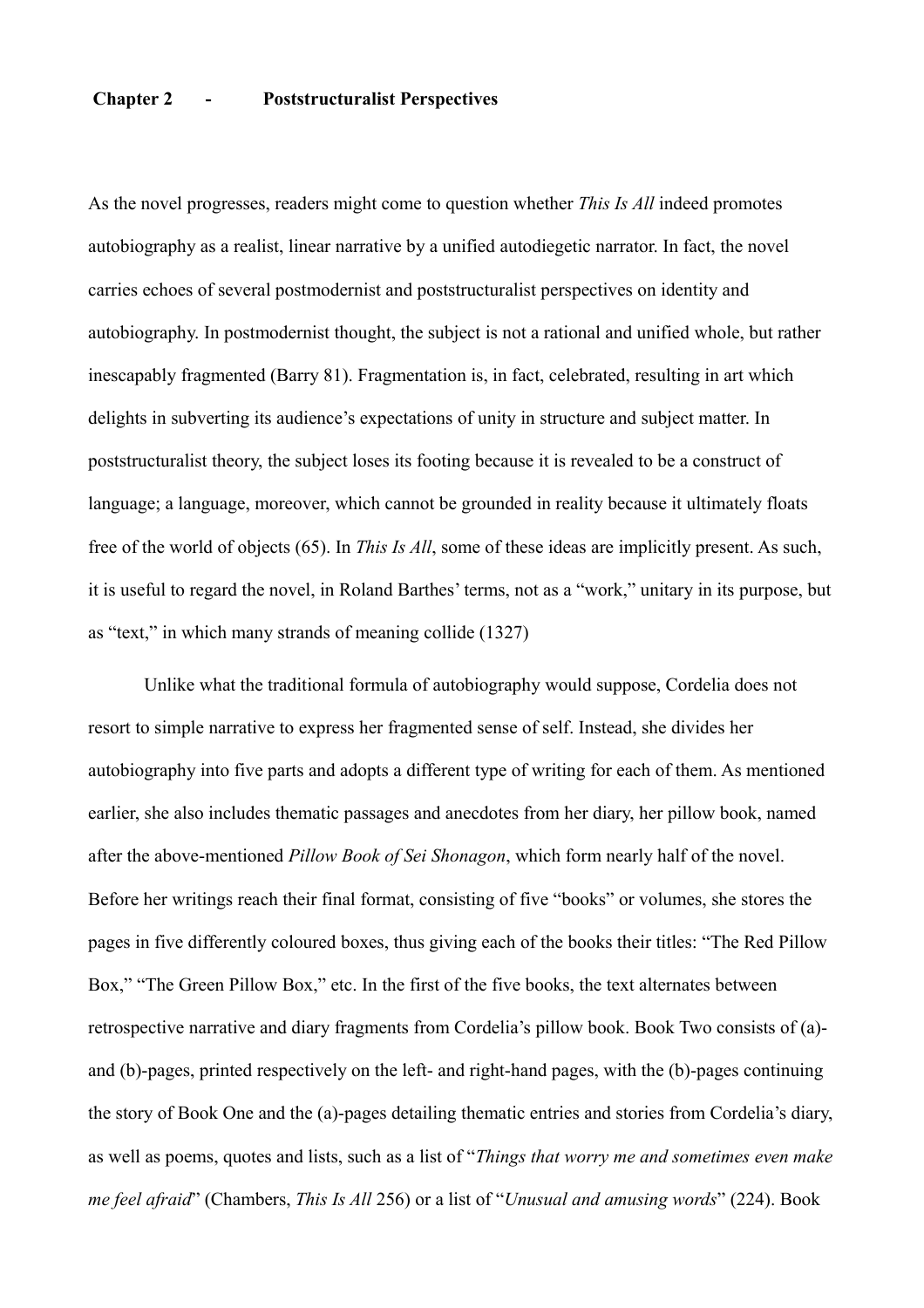Three is an autodiegetic novella. Book Four, however, is ordered by theme in alphabetical order. Some of the headings are part of Cordelia's ongoing retrospective narrative; others relate again to general topics. Book Five is formed of three "scenes" concluding Cordelia's story. A sixth book is added by Will, Cordelia's husband. As Chambers writes in an explanatory note on his website, the books all show a different combination of retrospective account and pillow book fragments or reflect some part or some edition of Shonagon's writings, which have been published in their original "jumbled" form but also in alphabetical order ("This Is All"). Cordelia's narrative, then, is interspersed with diary fragments, letters, lists, poetry and general observations on language, literature, her body, everyday experiences such as sleeping, and her own identity. She does not conspicuously seek for unity in her story or in her main character, rather, like Anna in Doris Lessing's *The Golden Notebook* she seeks to build up her character, i.e. herself, through a variety of writings.

 Cordelia also notes the ambivalent nature of language. With regard to prose, Cordelia notes that recording life while staying true to experience is "the art of the impossible" (Chambers, *This Is All* 492). "The only description worth anything," she remarks with regard to sex and love, "is *doing them*" (ibid., emphasis in original). She knows that stories cannot tell everything (3; 447). In this way, *This Is All* expands on a theme which was central to the previous five novels in the Dance Sequence, according to Victor Watson, namely "the difficulty of accurately communicating truth" (qtd. in Russell 61). Cordelia often experiences a sense of belatedness. "[Is] there anything new to say about anything?" she wonders (Chambers, *This Is All* 161). Maybe there is not, she adds, but then again, "[e]verything in life is a surprised repetition of the already known" (162). When she recounts her affair with a married, older man in Book Three, she rather abruptly interrupts the narrative at the point where it becomes obvious that she and Edward will become lovers: "Stop. Wait. You know what's going to happen next...Stories are like that, even true stories like mine" (447). Rather than attempting to record new experiences, then, Cordelia tries to tell her own story in such a way that it justifies its importance to her: "So here I am...telling the old old story again.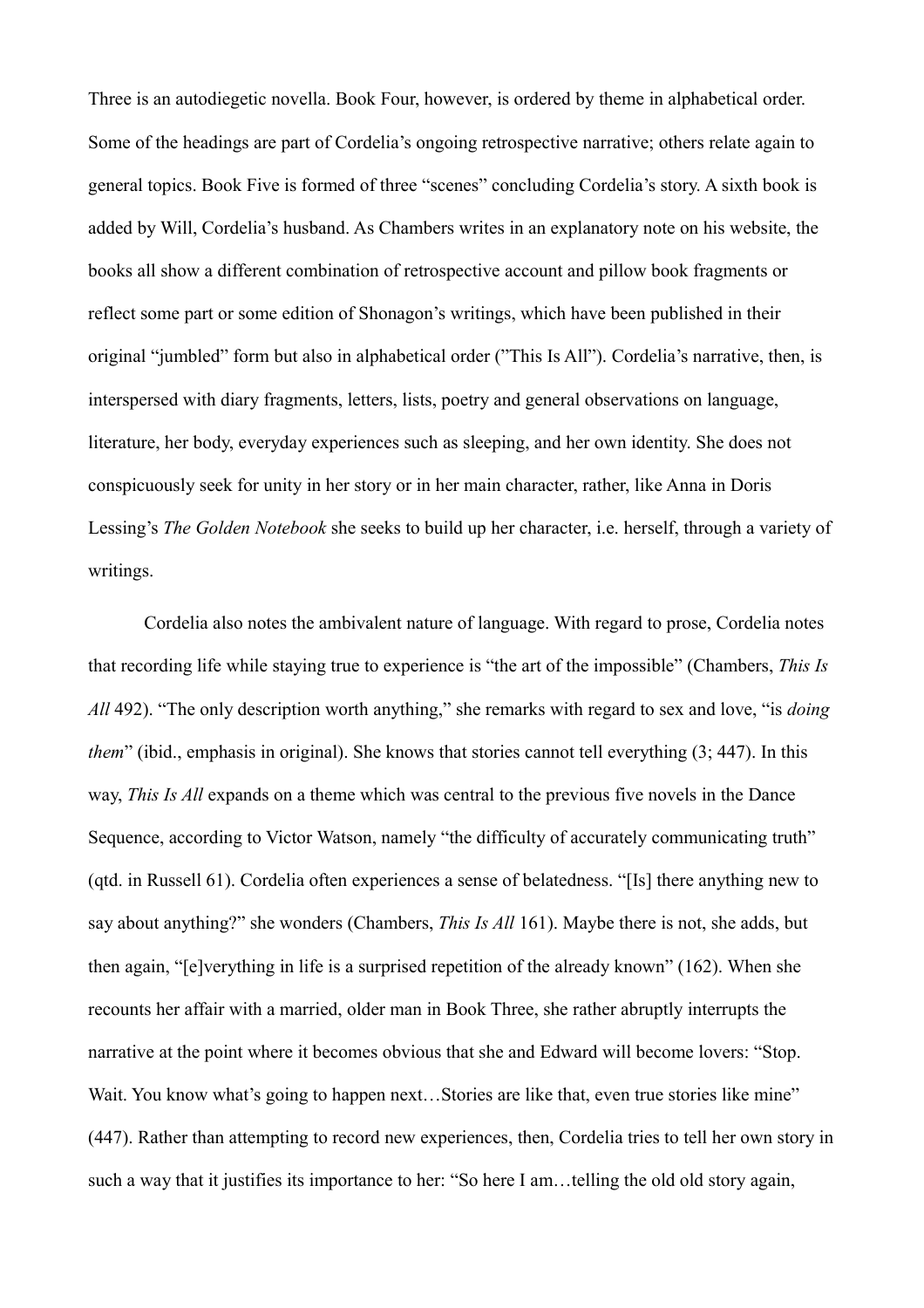because it's *my* story" (161).

 As a matter of fact, Cordelia feels that poetry is more expressive than prose, because "behind the simple words and between the few short lines there lies much more that cannot be said, or is best left unsaid" (Chambers, *This Is All* 20). Her poems "tell [her] more about [herself] than anything" (202), but evidently she realises that to her prospective reader, her daughter, her prose offers a more accessible entrance into her personality, despite its drawbacks. When she writes her "mopes," as she calls her poems, she feels that "thoughts that couldn't be expressed in straightforward words…accompanied by surges of feeling that came whirling through [her] body" slowly "gather…into a mope, as if attracted by a magnet into a verbal forcefield" (279). She feels that her poems "arrive like gifts from nowhere" (ibid.) and likens words to music. In this respect, she calls poetry "the most written of all writing" (76).

 Cordelia does realise that some experiences exist in a realm completely outside of language, even in the shape of poetry, such as meditation ("Disembodied thought. No words could express it" (Chambers, *This Is All* 41)) and beauty ("There is something unspeakable, something beyond the power of words to describe beauty" (491)). She sometimes perceives a quality of aliveness and activity in silence, which leaves her lost for words ("I couldn't find the way to express it" (255)). At one point, she mentions silence as one of three things that are essential to her heart, mind and soul, the other two, maybe surprisingly, being sex and Shakespeare (678). Moreover, it is not language which lifts her out of her depression after her traumatic experiences with her kidnapper, but meditation and activity (697). However, characteristically, Cordelia does not usually give in to her wordlessness: her comment on meditation quoted above is, quite paradoxically, followed by a description of the experience.

 As much as Cordelia claims to love silence, then, her love for words seems even more profound and sometimes even takes on tones of mysticism or addiction, such as when she asks her close friend Izumi, who first introduced her to Sei Shonagon and to Chinese poetry, to write words on her body until she is completely covered in them (Chambers, *This Is All* 136-7). This scene may,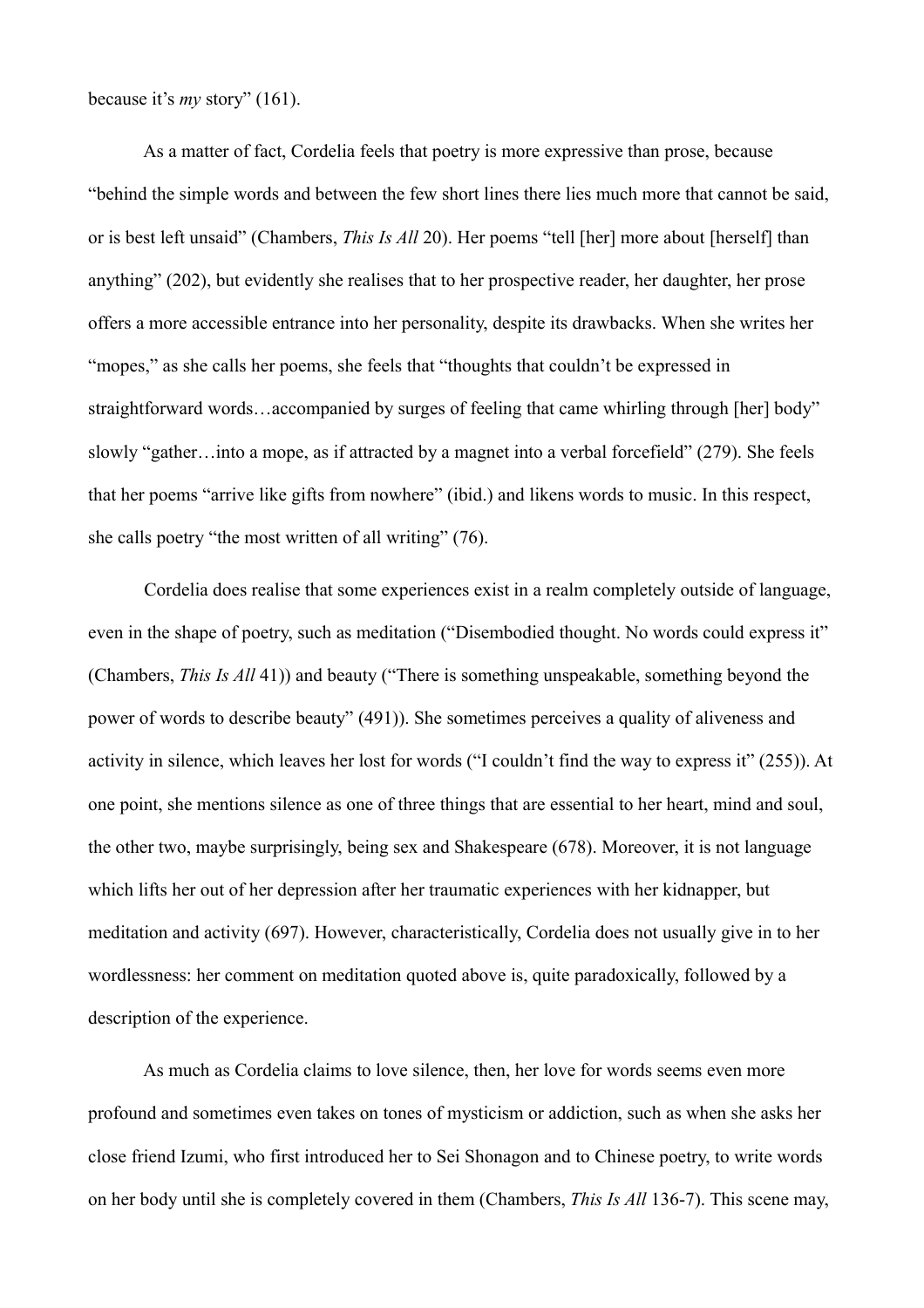incidentally, allude to Peter Greenaway's film *The Pillow Book*, which finds its source of inspiration in Shonagon's diaries as well. In it, a young Japanese woman asks her lovers to write calligraphy on her body, to allow her to relive the experience of her father painting her name on her body when she had her birthday as a child (1996). Cordelia, after she has been given Alexander Schmidt's *Shakespeare Lexicon* by her father, starts sticking pieces of tape with words on them inside her clothes so they will figuratively brush off on her body during the day (Chambers, *This Is All* 132-3). This obsession lasts a number of months. What is more, she feels she is most alive in words: "I live in words and words are where I belong" (13) and "There is nothing like words. I want to live with them, I want to live through them, I want to live because of them. I want to live in them. Really *in* them" (76-7). Her boyfriend Will does not share her passion for words, however, and instead prefers trees over anything else. He says: "Words words words…I don't trust them" (159).

 However ambivalent Cordelia's own trust in words and prose may be, she evidently still relies on them to reach self-knowledge. According to Paul de Man, however, an individual's quest for true self-knowledge by means of autobiography is compromised by the fact that reading oneself into the text is like staring at a fiction which displaces the self. The trope of "prosopopoeia," literally "to make a person," is a figure of speech in which a writer adopts the voice of an absent or imaginary person to speak to his or her audience, which in the case of autobiography entails endowing the personification of *oneself*, absent in body from the text, with as many life-like characteristics as possible (Anderson 12). This trope, however, calls attention to the fact that this self established in language is in reality a fiction based on metaphors, because language can only ever represent likenesses, or "pictures," in language and not reality itself, and is therefore essentially mute (De Man 930). Prosopopoeia, the giving of a face to one's own character in a text, ironically entails the "defacement" of the real-life autobiographical subject, since the subject in the text is only a false personification (ibid.). Self-writing, Roland Barthes claims as well, according to Linda Anderson, never offers a reflection of an authentic, real self, but only offers the possibility to add more and more attributes to as many spectral reflections of the self (67). This may explain the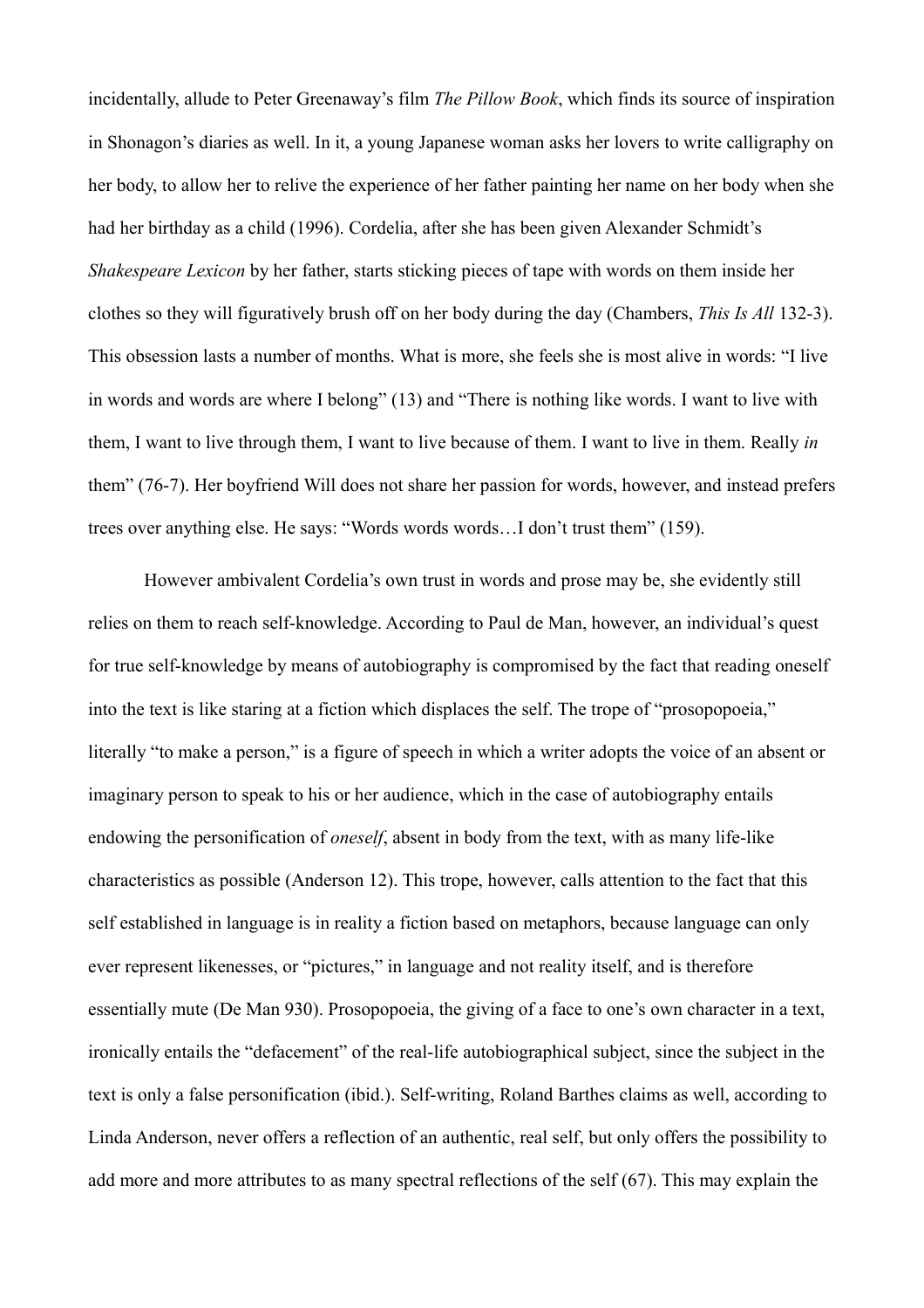length of Cordelia's novel: she wants her book to contain "all" of her and therefore continuously adds more anecdotes and more observations to perfect the picture.

 According to Jacques Derrida, too, the mediation of the self in written language displaces the presence of the self in the text (Anderson 74). Writing, he says in his analysis of Rousseau's autobiography, takes the place of speech where speech has failed to express the self (49). Writing is, for Derrida, a mediation of something that is not there in the first place: words that were not spoken, a self that was not expressed. The self can therefore never be present in writing, because it only comes into being through writing and does not exist in reality (ibid.). Since she concludes that she cannot know herself but through her writing, what is true for Rousseau also seems true for Cordelia. She feels she comes closer to her "real" life through her writing about it than through her living it: "I write to read the life I cannot live otherwise" (Chambers, *This Is All* 698). Arguably, she lives vicariously through her writing: writing is her gateway into her most profound experiences of selfknowledge. In as far as Cordelia believes her identity to be constituted in language, then, her notion of selfhood is entirely poststructuralist, since poststructuralism questions the existence of a natural, unmediated selfhood in the first place. "[W]e are," Cordelia says, "what our language allows us to be and to become" (630).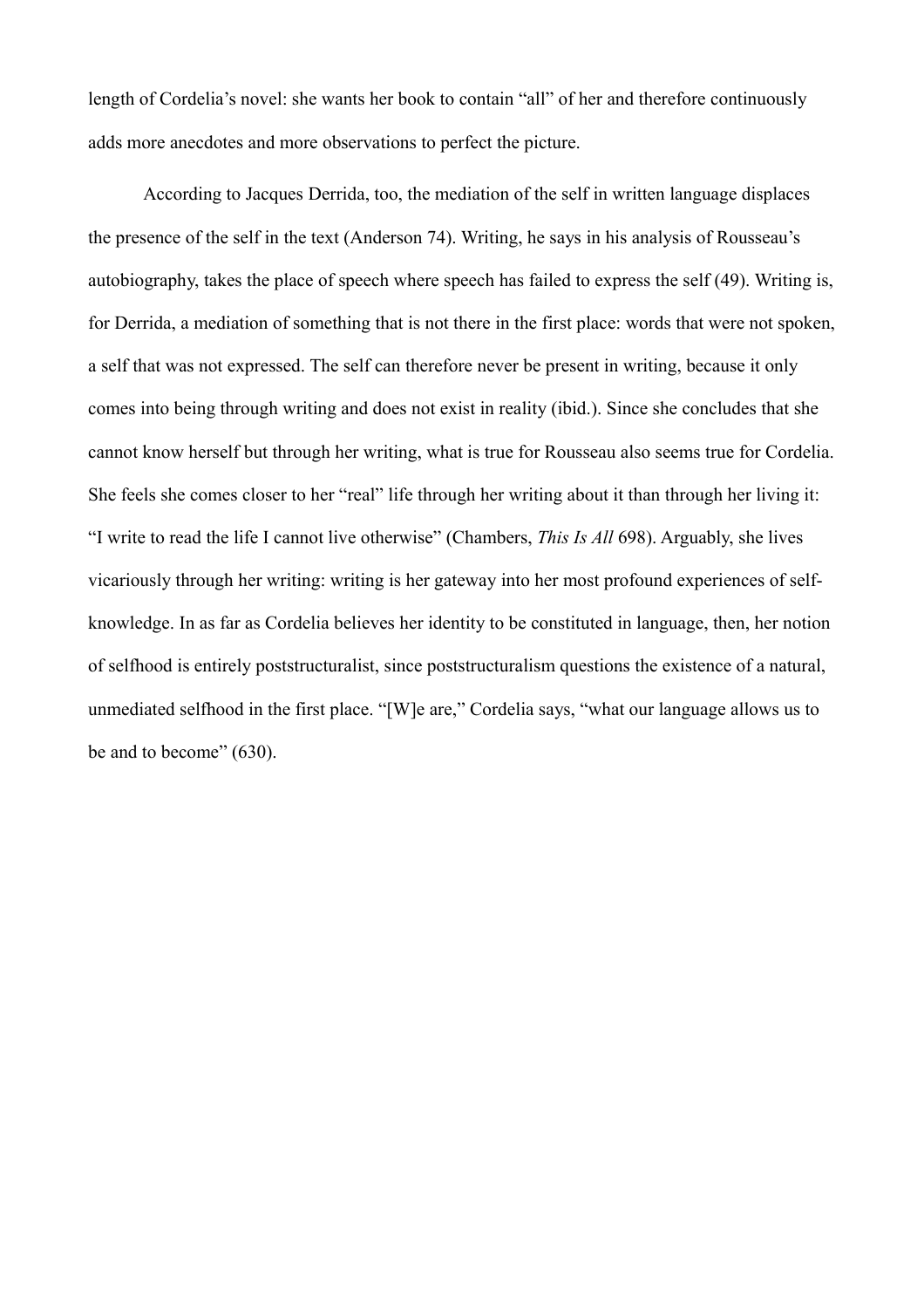# **Chapter 3 - Psychoanalytic Perspectives**

Cordelia's quest for self-knowledge through writing may also be illuminated from the point of view of poststructuralist psychoanalytic theory. Two aspects appear to be particularly pertinent to the novel. Firstly, according to Jacques Lacan, a child only arrives at a sense of selfhood when it sees itself reflected as a whole in a mirror for the first time, in what is known as the mirror stage. It recognises this whole as something it wants to be, but because the child's own perception of the self does not provide this sense of unity in identity from this moment onwards it has to look to significant others and society as a whole to act as mirrors that reflect back a unified image of the self (Culler 115). The unified self, according to Lacan, then, is always only a fantasy, a mirror image, towards which the subject continually strives and the Other is always implicated in the subject's sense of self, because the subject will look to others to ratify his or her identity (Anderson 62). As Linda Anderson explains, the Other thus becomes "the locus of meaning and identification" for the self (ibid.). In *This Is All*, the Other may be identified as Cordelia's addressee, the implied reader who is Cordelia's daughter. Arguably, it is through directing her autobiography to her daughter that Cordelia arrives at a coherent self-image that transcends her fragmentary sense of self. Her daughter becomes Cordelia's point of departure for her own sense of unity within herself, allowing her to adopt the voice of an authoritative "I" who reflects on experience. According to Barthes, too, the self can only be thought of as coherent when seen through the eyes of an Other, argues Linda Anderson (68). Indeed, in one of her poems Cordelia writes, quoting Descartes: "*I think, therefore I am. / I am, therefore I am observed. /* Being observed, / you exist" (Chambers, *This Is All* 233). When she writes about her English teacher, Julie Martin, who becomes a close friend in the course of the novel, she writes that she feels that Julie knows more about her than she knew about herself, which does not make her uncomfortable, but rather makes her exclaim: "I *wanted* Ms M, to know me" (263). Miss Martin herself is quoted as saying a little later: "we don't really know who we are, or what we are, or what we could be, until we see ourselves, and the things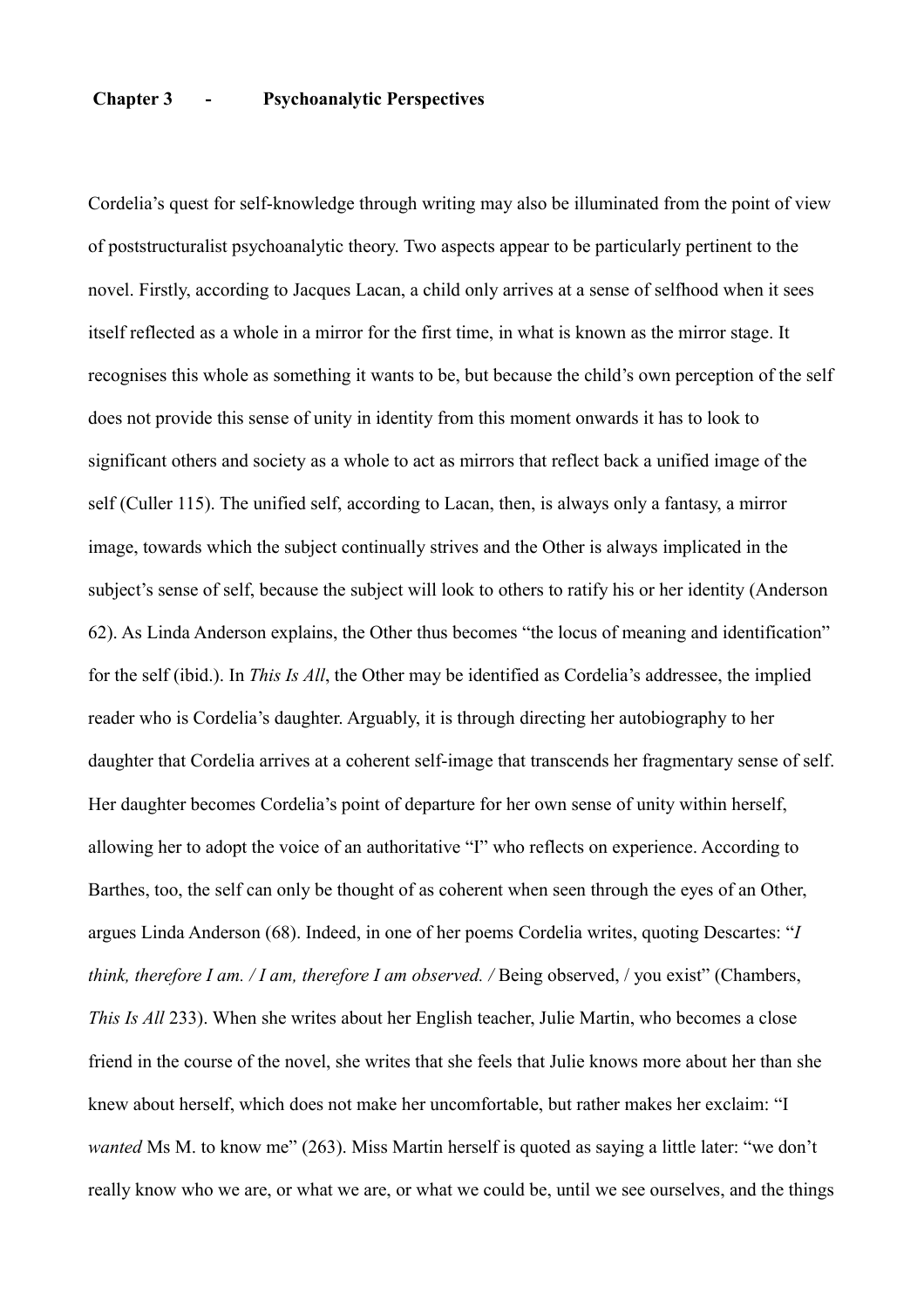that matter to us, through the eyes of someone else" (339). Finally, referring to Prospero's observation "They have changed eyes" in Shakespeare's *The Tempest* (1.2.436), Cordelia writes about seeing the world and yourself through a lover's eyes: "I can only remain in love with someone who knows how to re-vision me" (Chambers, *This Is All* 169).

<span id="page-14-0"></span> Another aspect of psychoanalytic theory that may have some bearing on Cordelia's narrative is that her love for writing and her reliance on words to outlive the body may originate in the early loss of her mother, who died when she was very young. Psychoanalytical theorists, such as Lacan and Julia Kristeva, believe that for the subject to become an individual, it needs to separate itself forcibly from the mother by entering the "symbolic order", which effectively means entering language. The mother's body is then lost, but substituted with words (Anderson 74), which takes on a quite literal meaning in *This Is All* for both Cordelia and her daughter, as will be explained later. Cordelia's obsession with attaching words to the inside of her clothes, in fact, starts right after she has visited the ancient White Horse of Uffington<sup>[1]</sup>, where she was conceived, and has scattered her mother's ashes in the wind. For Derrida, who also writes about the importance of the mother figure to language, the mother represents the "natural, living mother tongue" (qtd. in Anderson 78), while the father represents formal language. Cordelia's mother, then, is arguably present in Cordelia's lively writing, but is also anonymous because she cannot speak for herself, as Derrida claims is always true for the mother (ibid.).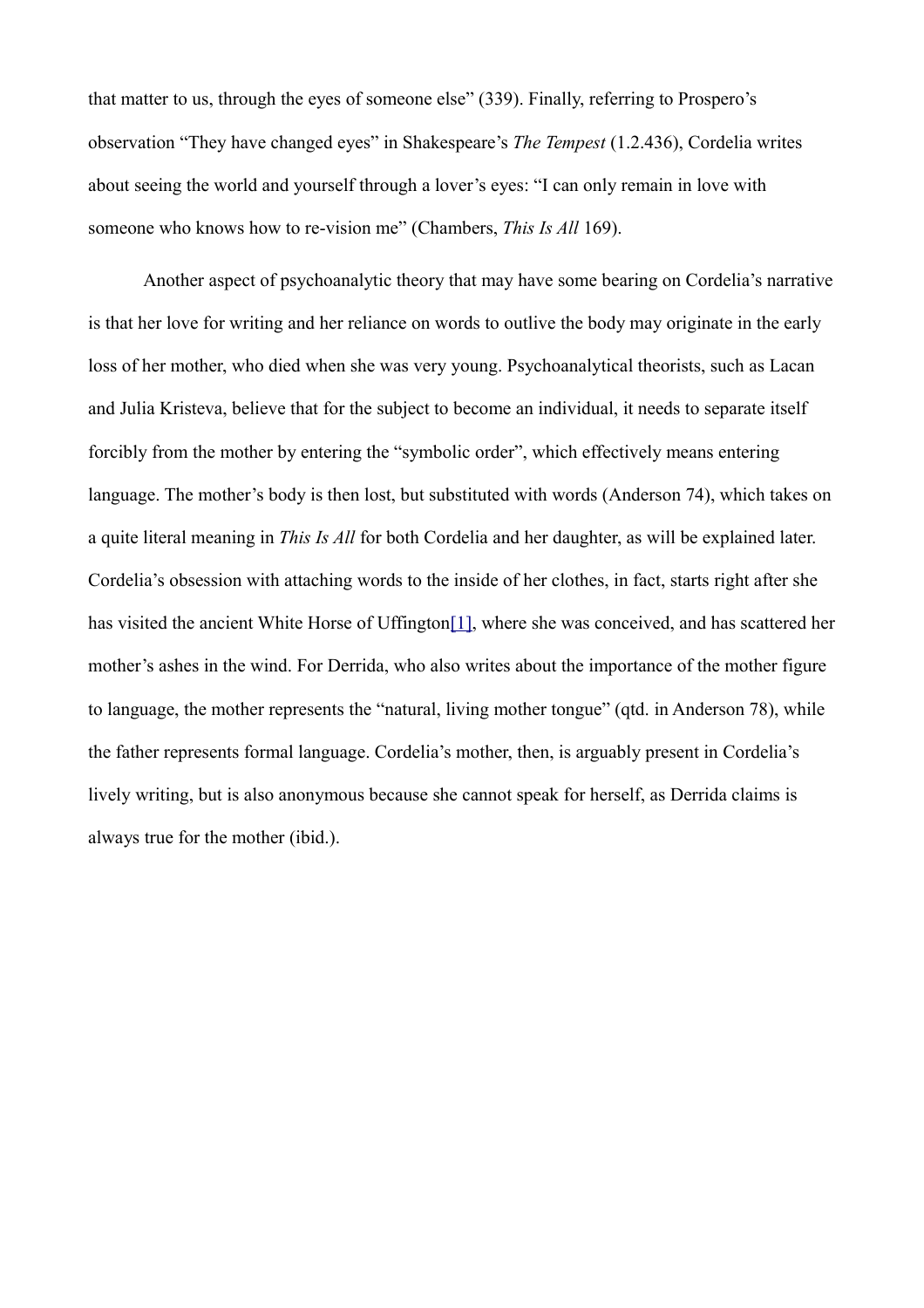# **Chapter 4 - Feminist Perspectives**

What is quite perspicuous about *This Is All* is that it is the autobiography of a young woman, whose femininity is, naturally, part of her view of herself. Aidan Chambers writes in his afterword that the six novels of his Dance Sequence move "from the male to the female, or more accurately, from the masculine to the feminine," and indeed, the novel is the only one in the sequence which has a single, female protagonist. One aspect in which Cordelia's self-awareness echoes poststructuralist and postmodernist feminist thought is precisely her awareness of herself as fragmented. The unified and complete self that expresses itself in a "singular I," writes Virginia Woolf, who has been called a deconstructionist feminist *avant la lettre* (Anderson 88), may be considered to reflect a male subjectivity, whereas women may feel more comfortable presenting a multiplicity of subjectivities (92). Autobiography as a genre has favoured masculine conceptions of subjectivity that posit the "I" as unified and singular (3), even though, as Derrida remarks, "genre" always evokes "gender" because the terms are semantically very similar (10). Like Cordelia's, Woolf's autobiographical writings are, in contrast, "unstable" and "provisional," with Woolf prioritising sketches, letters and diary fragments over formal autobiography, as Linda Anderson notes (88). These writings represent, according to Julia Kristeva, not a fixed subject expressing its essential self, but a "subject-inprogress" which is "constantly called into question" (qtd. in Anderson 88). Similarly, Cordelia realises that she is constantly changing (see the heading "*Changes"* in Book Four, Chambers, *This Is All* 568). Of course, this is common to Bildungsromans, under which header *This Is All* could be classed, but Cordelia's awareness of these changes within herself provides the novel with an extra layer of perception.

 Another aspect of the novel that calls to mind feminist thought is that Cordelia often feels that her behaviour constitutes a performance. She is aware that her behaviour is unintentionally modelled to scripts circulating in culture. When she falls in love, she needs to be comforted with the idea that her own "flush of love" is "not just a repeat performance" which re-enacts all the clichés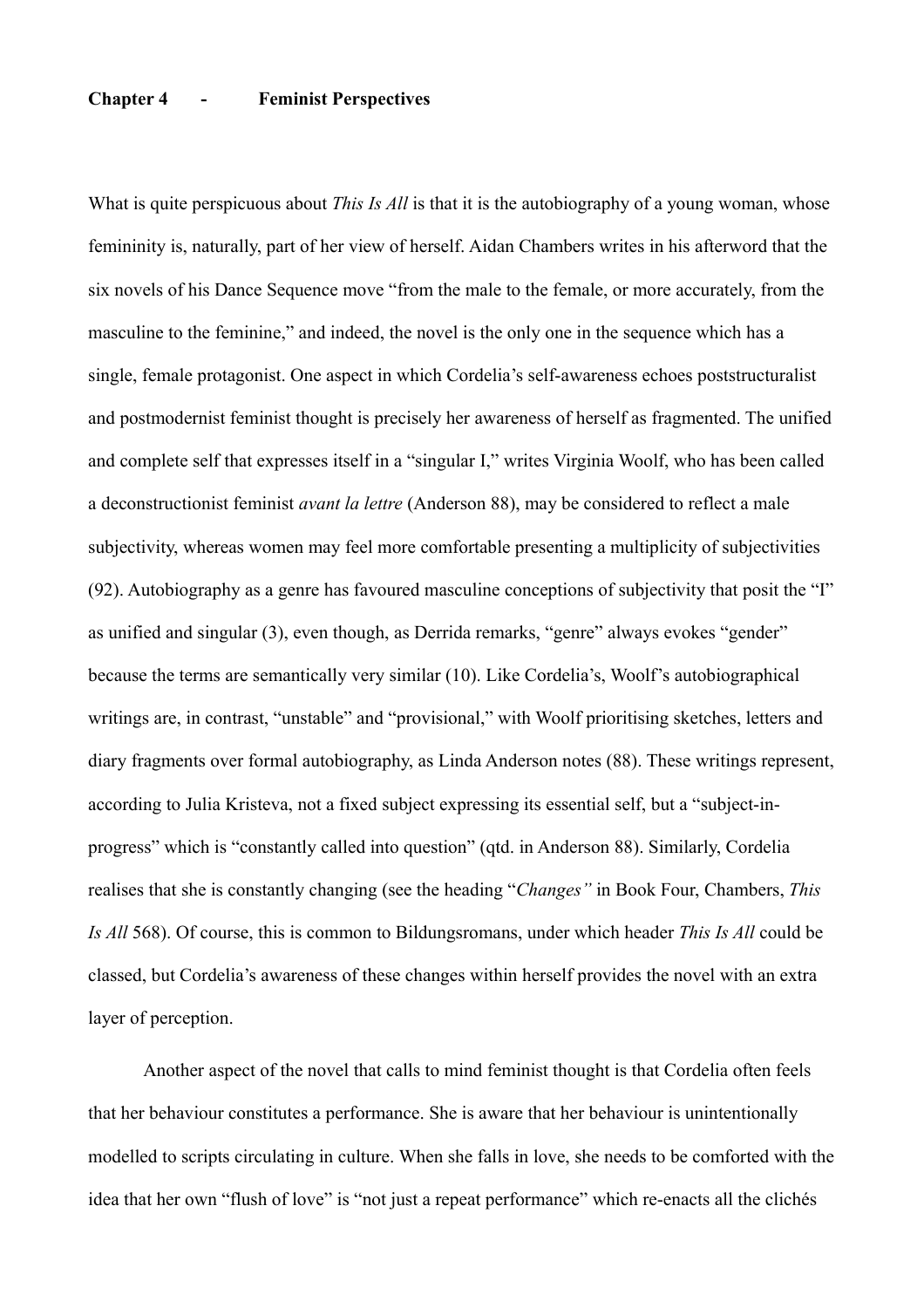of romance (Chambers, *This Is All* 20). What Cordelia, in the twenty-first century, likes about being a woman is that she can change her appearance every day and thereby choose to inhabit different stock characters of female identity (108-9). This strongly evokes Judith Butler's ideas on gender as performance: there are no "categories of true sex, discrete gender, and specific sexuality" (Butler 2542) rather women make themselves into women by taking on the performance of a female gender, as it is conceived of in a given society. In postmodernism, identity in general does not exist, "only, at best, aesthetic self-fashioning via performances drawn from the repertoire of the current codes of representation of subjectivity available at any given time and place" (Fullbrook 75). Since there are many conceptions of femininity in society today, Cordelia is at liberty to experiment with her appearance, her behaviour and her sexuality. She remarks that as a girl, she can kiss her best girlfriend Izumi without a problem (Chambers, *This Is All* 20) and indeed her friendship with Izumi takes on lesbian undertones when, after she has written words on Cordelia's body, Izumi undresses and they hug and kiss so the words will be printed on Izumi's body too (137), suggesting that Cordelia's sexuality, too, is fluid rather than fixed.

 To further establish the text as feminine, Chambers makes a conscious effort to represent the female body in the text. With the body traditionally being the undervalued, female connotated term in the binary dyad body-mind, feminists from Simone De Beauvoir onwards have tried to theorise embodiment. The body is seen as the originator of *écriture féminine*, an imaginative, inconclusive style of writing that, unlike traditional "logocentric" writing, allows room for heterogeneity and multiplicity, including the repressed poles of the binaries that structure Western thought (Introduction, Cixous 1940-1). Although Cordelia's writing is arguably too rationally reflective to be considered *écriture féminine*, as suggested she does show a certain fluidity in her sense of self and her behaviour and writes in a very lively style. More obviously, a rather large portion of her pillow books is dedicated to her descriptions of her body and its processes. She writes about menstruating, breasts, being pregnant, sex and masturbation. Admittedly, she does not stop at these female aspects of her physical life and also describes flatulence and the joys of sleep, and indeed "a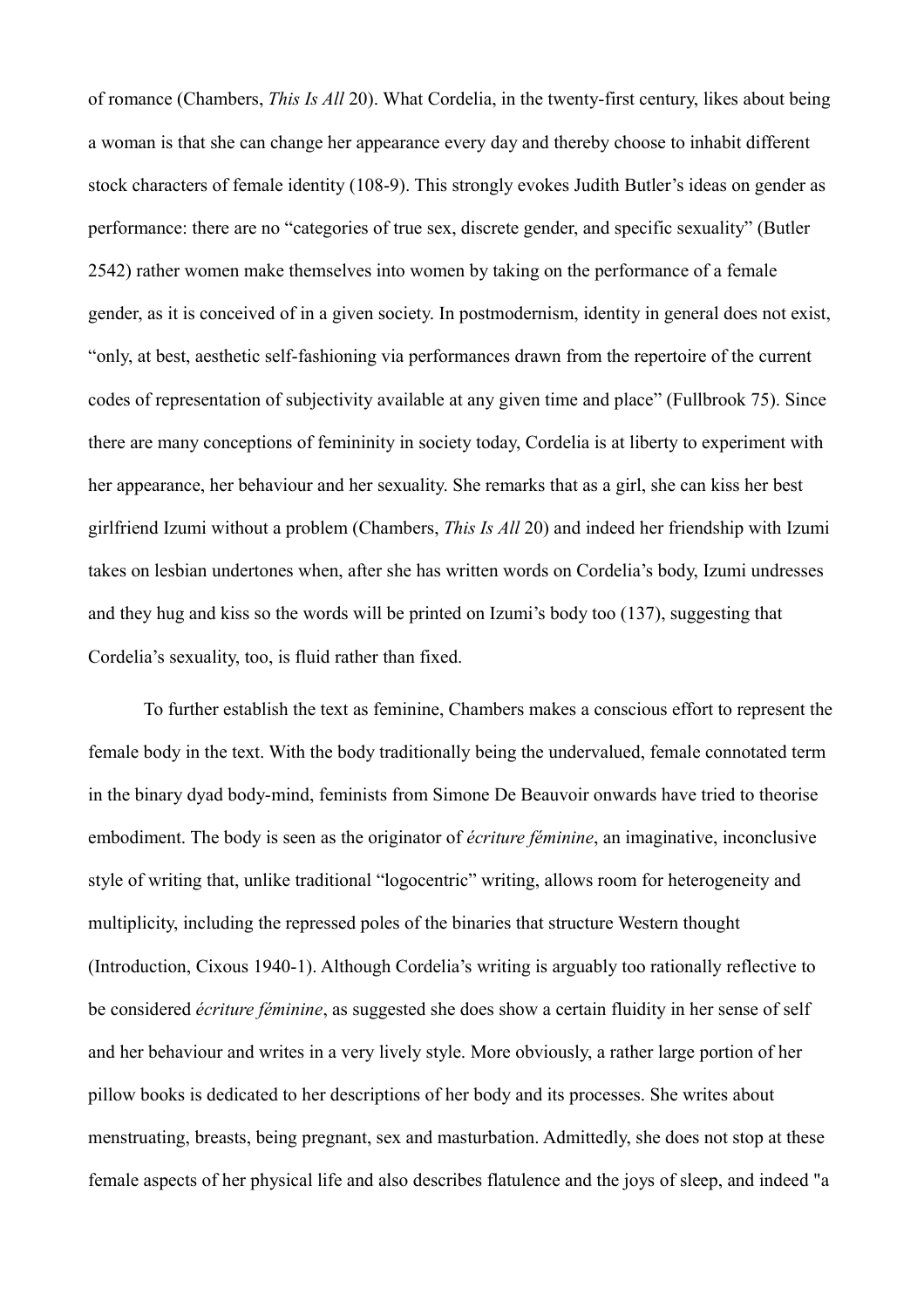powerful sense of adolescent physicality—an inquisitive fascination with bodies" is the other central theme which Victor Watson discerns in the previous five Young Adult novels by Aidan Chambers (qtd. in Russell 61). To some reviewers, however, Chambers' insistence on Cordelia's musings on her body was estranging to the point of causing offence, "reek[ing] of male fantasy" (Lewis 130), and of course, it is clear that Chambers does not speak from personal experience. The novel's dedication indicates that Chambers thanks his knowledge of the female body to the women he spoke to in preparation of his novel and to Natalie Angier's *Woman: An Intimate Geography*, a book that has elicited mixed reactions from feminists because of its "flowery" descriptions of female biology (Hubbard 14). Although Chambers relies on what women have told him, however, arguably, there is no female body behind the novel, informing the text and implicating itself in its language. Rather, behind the text are other texts.

 Finally, consciously and unconsciously, Cordelia takes her place in a female genealogy of affection on the one hand and artistic ambition on the other. In *Of Woman Born,* feminist author Adrienne Rich writes that in patriarchy, the rule of men over women, mother-daughter relationships are perceived as based on strive. In Freudian psychoanalysis, for example, mothers and daughters are said to compete for the father's affection. When patriarchy is disarmed, however, a relationship of loving reciprocity is possible between women (van der Tuin 27). In addressing her autobiography to her daughter, it seems that Cordelia hopes for just such a relationship for herself and her daughter, to such an extent that her daughter will not turn away from her when she reaches her teens but will be willing to identify with her mother as a teenager. Cordelia's real readers appear to be mostly girls and young women who feel very affectionate towards Cordelia as well, as will be discussed in Chapter 6. Between women artists, too, write Sandra Gilbert and Susan Gubar, strife in the form of Harold Bloom's male-oriented "anxiety of influence," which causes an author to define himself aggressively against a precursor, has no place. Rather, an "anxiety of authorship," because most artists have been men rather than women, leads women artists to actively seek out a female precursor with whom to identify in their bold efforts to create art (Gilbert and Gubar 1930).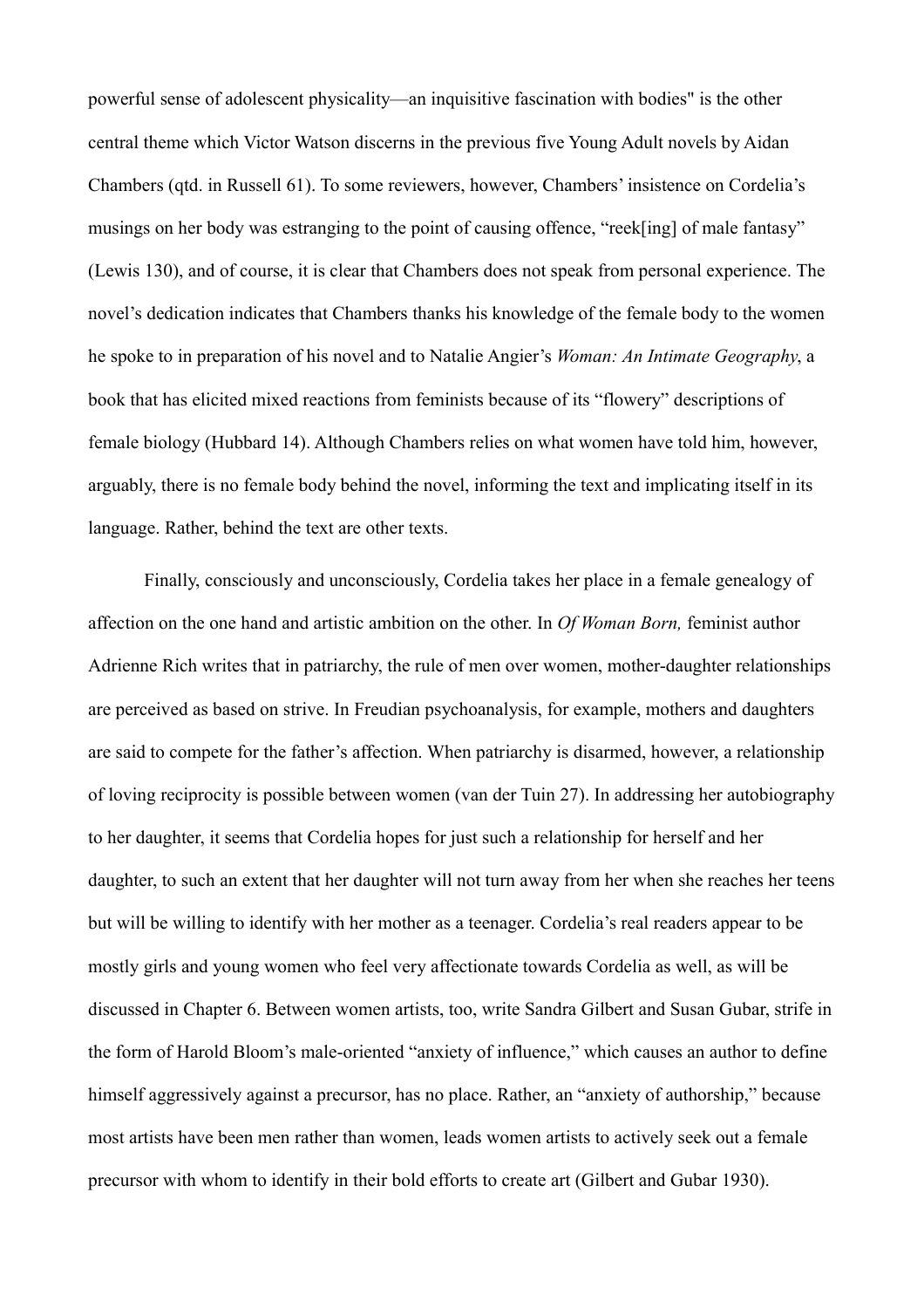Although this idea is particularly applicable to female authors before the twentieth century,

Cordelia's literary role models are still mostly women: most of the novelists mentioned in the novel are women, as are the poets Sei Shonagon, Izumi Shikibu, after whom, significantly, Cordelia's best friend Izumi was named by her mother, and Emily Dickinson, of whom Cordelia remarks: "I must study ED's poems very carefully" (Chambers, *This Is All* 210).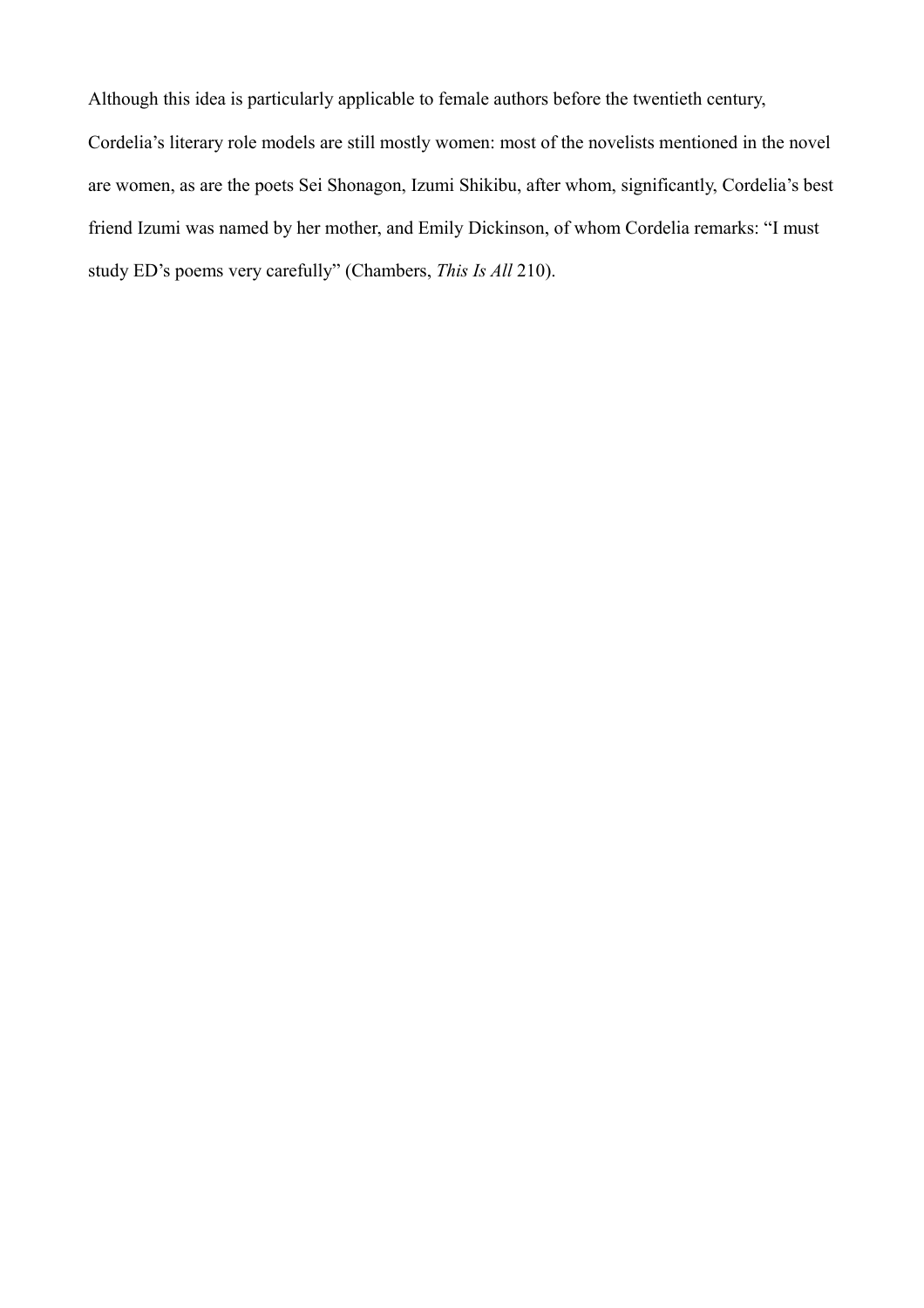### **Chapter 5 - Poststructuralism Revisited: Writing from Beyond the Grave**

Tragically, Cordelia dies of an aneurysm shortly after giving birth to her daughter, as is revealed in Book Six, written by her husband and father of her child, Will. Of course, Cordelia always meant for her book to keep her teenaged self alive in words, because she knows this self will be lost as she matures into an adult and words, on the other hand, "never die," as she says elsewhere (Chambers, *This Is All* 134), but little did she know that this written self would soon be the only version left of her. This puts her writings in a new perspective, which makes certain remarks of both Paul de Man and Derrida about autobiography and death highly pertinent. De Man's idea that autobiography is always "epitaphic" in nature, creating a personality that speaks from "beyond the grave" because it speaks for someone who is absent from the text, namely the real-life author (De Man 77), suddenly becomes not only figuratively, but literally true. Derrida, as well, regards autobiography as "thanatography," written by a dead author rather than a living one. As Linda Anderson explains, "[f]or Derrida, the question of the proper name or signature quickly takes on overtones of death since the name with which one signs will always outlive the bearer of that name" (76). Because autobiography means that the author, according to Derrida, is the addressee within the text, because she tells her story in the first place to herself, and she will only after the fact become the "I" who is established in this text, the "I" who writes is not the same as the "me" who receives the story and there is a space of difference between the two (77). For this space to exist and for the "me" of the author to return to herself, it is necessary for the author to send her text out into the world by actually writing it, so that, once written, there is a space for real others to step in. The text will only then effectively be "signed" in the author's name when these others discern the writer in her writings and so "decipher" her signature (78). In Cordelia's case, these others are in the first place her husband Will and her mentor Julie, and in the second place her daughter, who will be given her autobiography to read when she is sixteen but whose name is not mentioned. Only when they recognise Cordelia in her writing, will her writing, the fiction she has created about herself, truly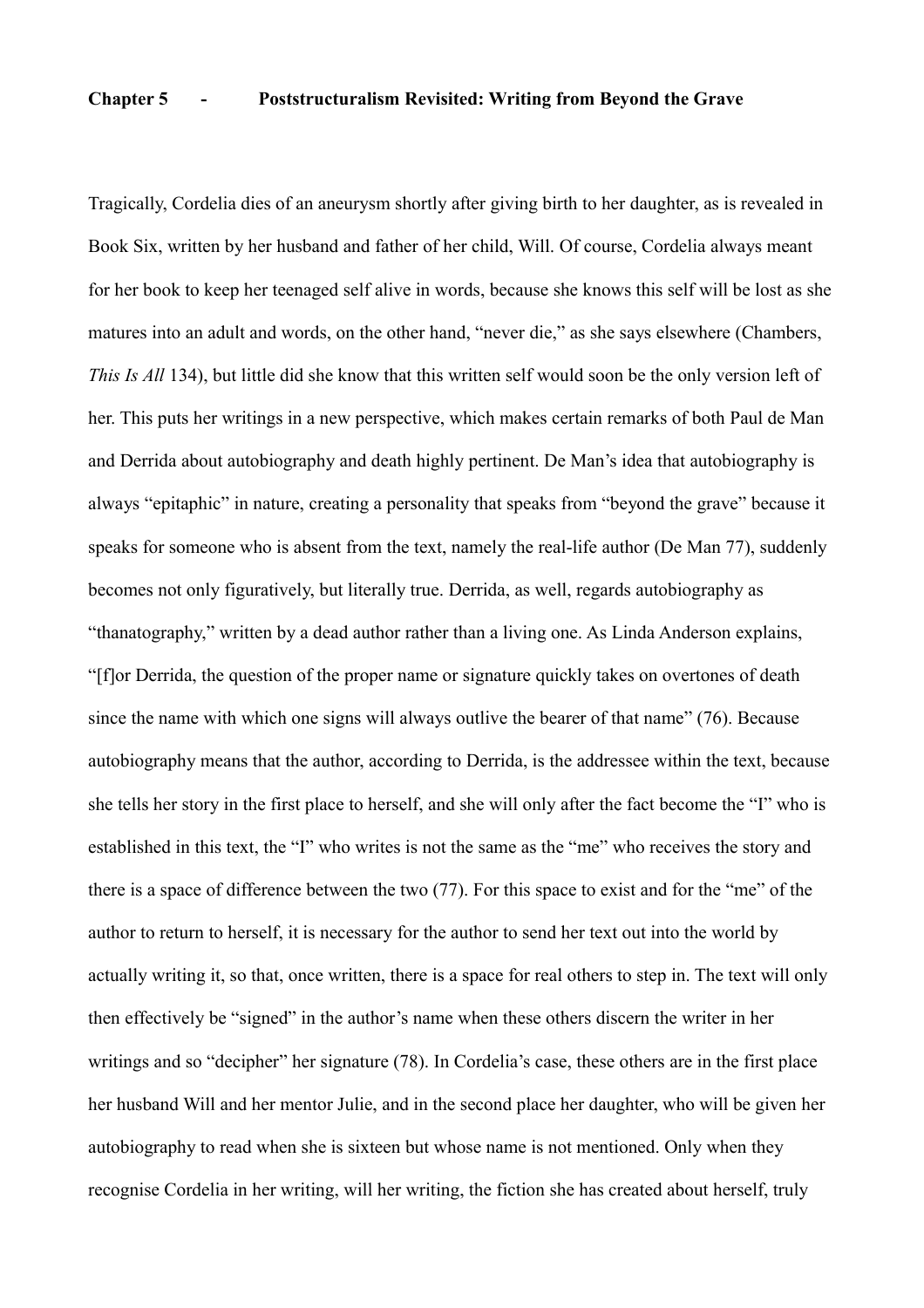come to stand in for her self and will her name be regarded to live on in her writing.

 What is highly significant to the reader about this revelation near the end of the novel, is that because of her death, Cordelia as the person behind the words becomes one step further removed: her project was left unfinished and her writings, stored in the five coloured boxes mentioned above, have subsequently been edited by her close friend and former teacher, Julie, to culminate in the text of the book readers have before them. According to Cordelia's husband, Will, some of the vivacity which was bursting from her original text ("I discovered in what I was reading that my beloved Cordelia was vividly alive" (Chambers, *This Is All* 776)) has been lost in the process of editing. "It isn't the whole of Cordelia – it's like looking at someone in profile rather than full-face," he remarks (805). Still, he says, since only one of the boxes contained a finished manuscript, Book Three in the novel, it was necessary to impose some kind of order. The object was to present Cordelia's story as well as possible, while not compromising her "voice" (804), but because of the chaos of the boxes, the editing process needed to be quite extensive. Her original writings, the reader learns, were even more fragmentary than the novel, whose intricate order is not Cordelia's work, but Julie's. Cordelia's character and story, then, are revealed to have one further layer of mediation than readers originally supposed while reading the novel. "[I]t is her, and it is in focus, sharp and clear," says Will (805), who with these words seems to sign, in Derrida's terms, the edited version of Cordelia's autobiography in her name as well, albeit somewhat reluctantly. The focus which has created the illusion of a unified personality, however, has not been directed by Cordelia herself. Ironically, she writes in the first pages of her book: "If anything is to be left of me, I want it to be of me alone" (2).

 Nevertheless, Will's remarks about Cordelia's writings suggest that Cordelia's belief that she was most alive in words was not far off the mark. Where she wrote, "I want to write so that what I write and the way I write is *me*" (Chambers, *This Is All* 76), he remarks: "To me these pages *are* Cordelia" (777). And: "When I read anything she has written I always feel I am meeting the *real* Cordelia. There is something of her deepest self behind the words – under the words – conveyed by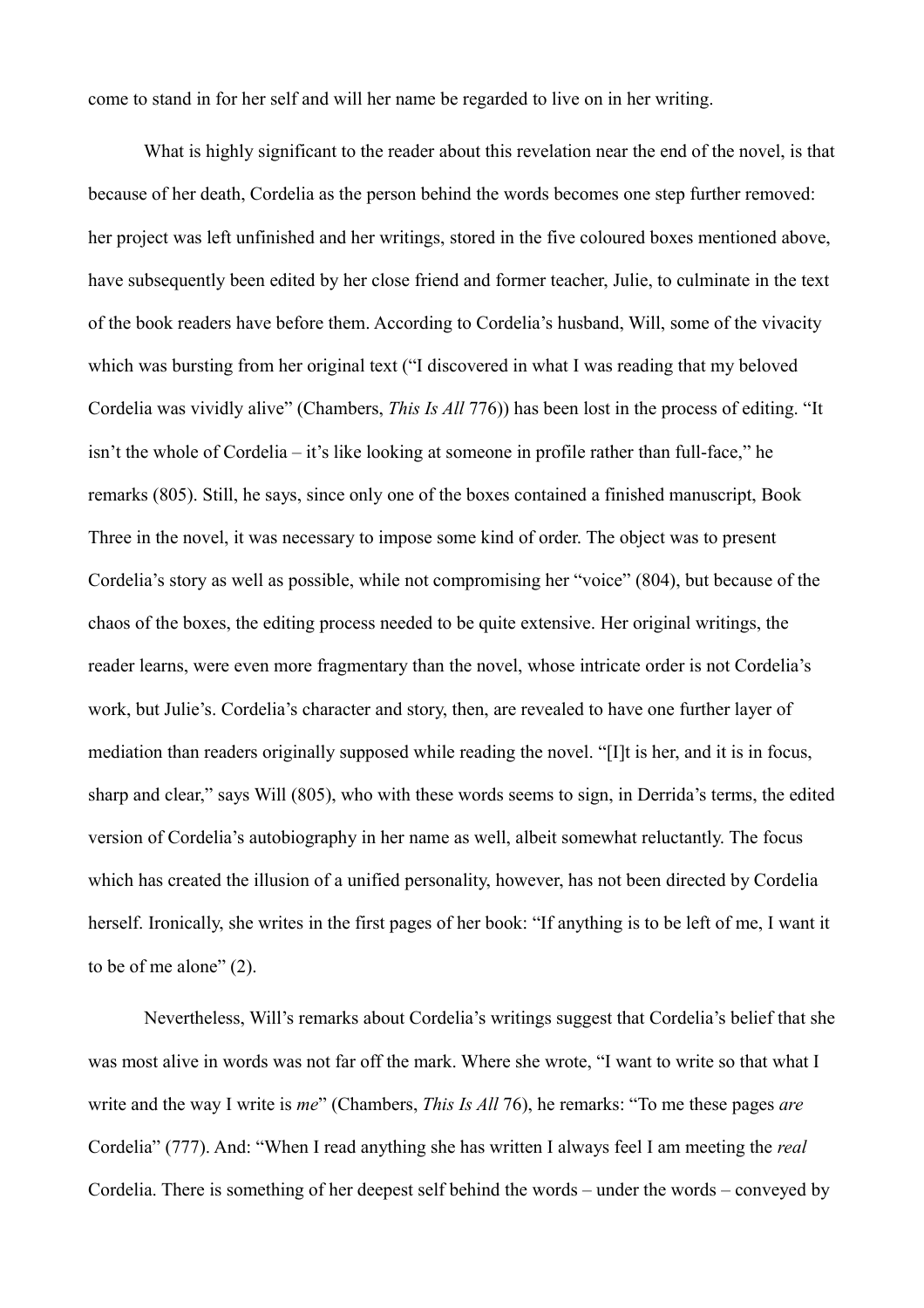the words – held in the words" (777-8, emphasis added). He then goes on to say that Cordelia would say that this real self was her soul, or "the essence of herself" (778), which takes this paper away from poststructuralism right back to where it started: a Romanticist notion of the self as an essential being which represents itself in autobiography.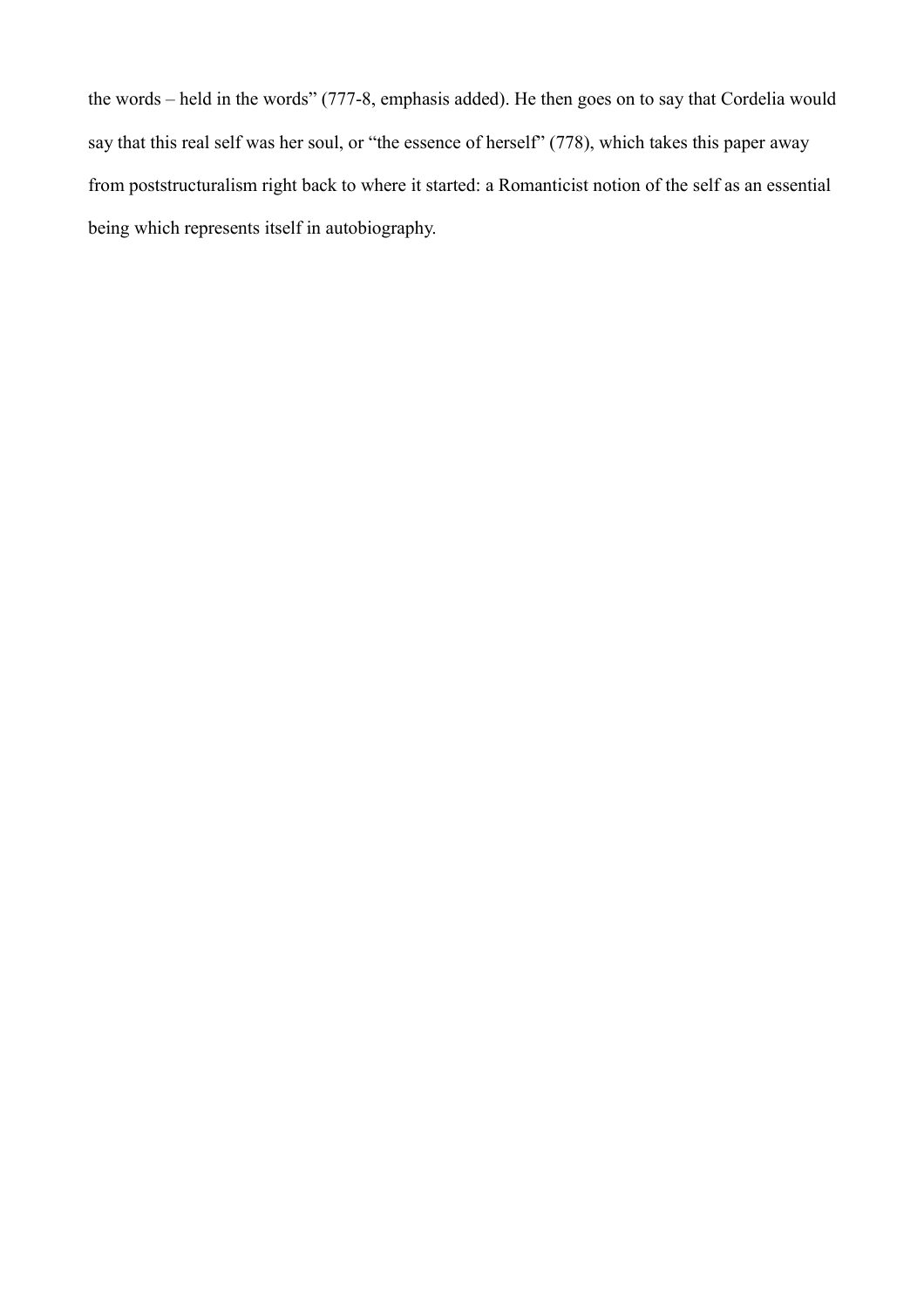# **Chapter 6 - The Reader in the Novel**

In reader-response theory, as theorised by Stanley Fish, the mental experience of a reader in the process of reading is taken to represent the meaning of the work (1977). When applying this idea to *This Is All*, it has to be taken into account that although it has been called a crossover novel, it is aimed at young adult readers who, scholars studying the psychology of reading have noted, respond to novels in a way that is very specific to their stage of psychological development. What young adult readers, aged between twelve and eighteen, look for in fiction in the first place appears to be the possibility of identification with the characters in the novel (Appleyard 106). Identification has the best chance of succeeding when a character mirrors the young adult reader's self-image as a "sensitive, misunderstood outsider, no longer a child and not yet an adult" and shows a complexity in her/his inner life which matches the reader's sense of self (ibid.). "Similarity identification" (Andringa 209) can easily merge into "wish identification" when the reader becomes aware of a gap between "the me I am" and "the me I'd like to be" (Appleyard 105) who may both be simultaneously represented by the main character of the novel being read. Ideally, then, the main character in a young adult novel is as complex as its reader and is both reassuring in its similarity to the reader and alluring in its attractive otherness.

 What identification presupposes is that a character is drawn in a realist mode, however fantastic a story might be. The character has to feel sufficiently round and real for readers to be able to recognise themselves. Cordelia, in her many-sidedness and in her musings on life, as well as her idiosyncratic expressions ("lordy" for "o boy"), meets these requirements. Readers of *This Is All* have remarked that the novel has helped them discover "so much" about themselves (brennalianne, Tumblr) and has changed their lives (theliterarydreamer, ibid.). One girl writes: "Sometimes you get lucky and you find a book that is so good, so truthful, so beautiful, that when you finish the last page you want to cry because it's as if somebody you love has left you. *This Is All* by Aidan Chambers is such a book" (Sylvia-speaks, ibid.). Another writes: "I love Cordelia so much and want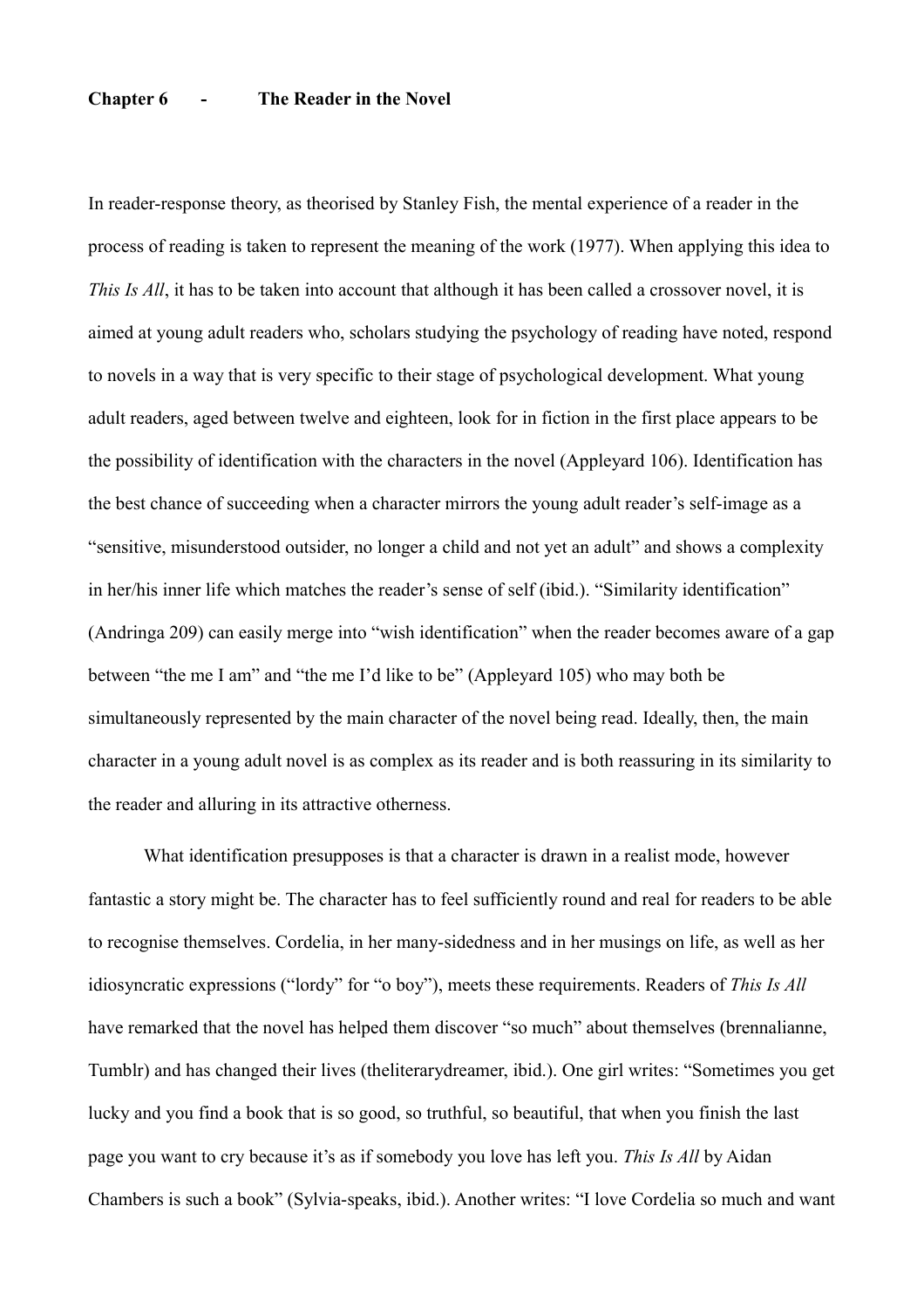to be her" (hannahhacq, ibid.). Many of these readers are aware of the irony that Cordelia's creator is an older man, but they admire him all the same for capturing "so completely and perfectly what growing up as a woman feels like" (shaynasaur, ibid.). Onagoodmixture writes: "Very rapidly I found myself identifying with the protagonist, Cordelia, which you might think strange, since the accurate (in my eyes) portrayal of a teenage girl was constructed by an elderly man" (ibid.) The most quoted passages of the novel on Tumblr, a blogging site which allows everyone to create their own blog, include a remark on being in love:

 Love, being in love, isn't a constant thing. It doesn't always flow at the same strength. It's not always like a river in flood. It's more like the sea. It has tides, it ebbs and flows. The thing is, when love is real, whether it's ebbing or flowing, it's always there, it never goes away. And that's the only proof you can have that it is real, and not just a crush or an infatuation or a passing fancy (Chambers, *This Is All* 520)

and on Cordelia's love for words:

 There is nothing like words. I want to live with them, I want to live through them. I want to live because of them. I want to live in them. Really in them. And I want to procreate with them. I want to make and remake the world with them. I have thought about this a lot. If I have a creed, this is it: My god is language, written and read. And there is no other god but this.

 $(76-7)$ 

The first quote, in fact, seems to have gone viral on Tumblr, although it is not to be supposed that all members reblogging it have read the novel. In the novel, the words are not Cordelia's, but Edward's, the middle-aged man with whom she has an affair. Nevertheless, both Cordelia's experiences and the way she wants to use language to (re)create her world in writing apparently feel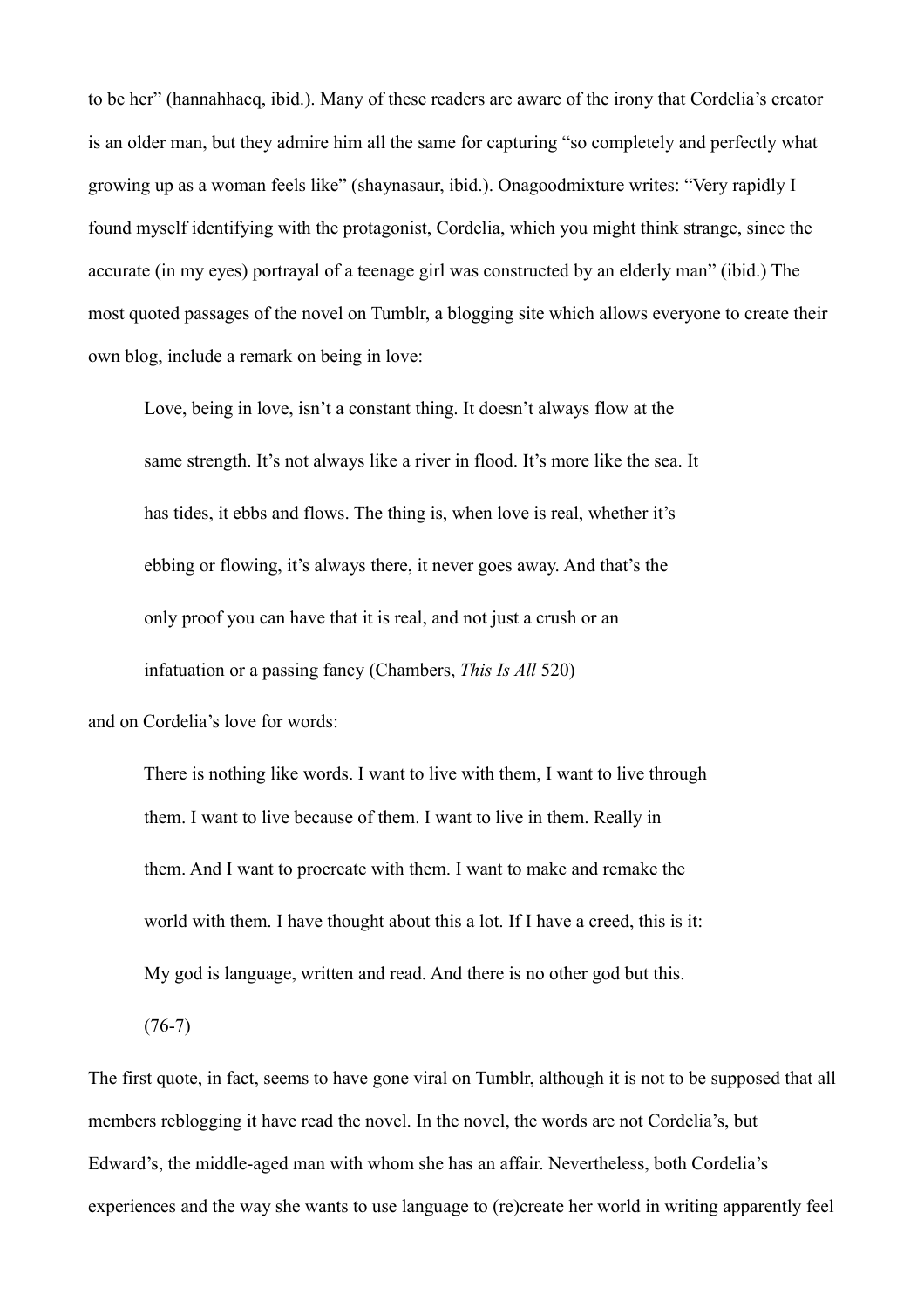real to her readers, who may themselves very well be in the process of constructing a self-narrative to sustain their sense of self. The novel itself arguably claims to be encyclopedic with regard to life as a teenager by including an index in its paperback edition.

 Nevertheless, the identification of the reader with Cordelia may be compromised by the revelation towards the end of the novel that she has died and that her writings have been edited by someone else. This focuses attention on the fact that Cordelia is first and foremost a construct of language: her own language as an autobiographic author rather than an autodiegetic narrator, her editor's language, and of course ultimately the language of her creator. As Mary Harris Russell remarks, "[w]e are not looking at a fully rounded illusionistic realism but at a constructed artefact" (71). Russell argues that Cordelia's constructedness is there "to puzzle us, to ask of us the energy of re-reading. We are watching a character's powerful ability to change and to produce a narrative record of that change" (ibid.), and indeed, one reader writes: "Now that I finished it's like all I… want [is to] read the whole thing over and over again" (Tesni). The tension between realism and "constructedness" which the novel reveals to attentive readers is part of their experience of the novel and can therefore be said to form part of the meaning of *This Is All*, which is then experienced as destabilising narrative identity rather than confirming it. In retrospect, the novel stresses that characters in fiction are constructs of language. This may open its young readers' eyes to the fact that all fiction and all characters, and even the stories real people narrate of their own lives, are such constructs. It also demonstrates, however, that it may still be rewarding to follow their unfolding, even if the illusion of a real subject with which to identify is shattered.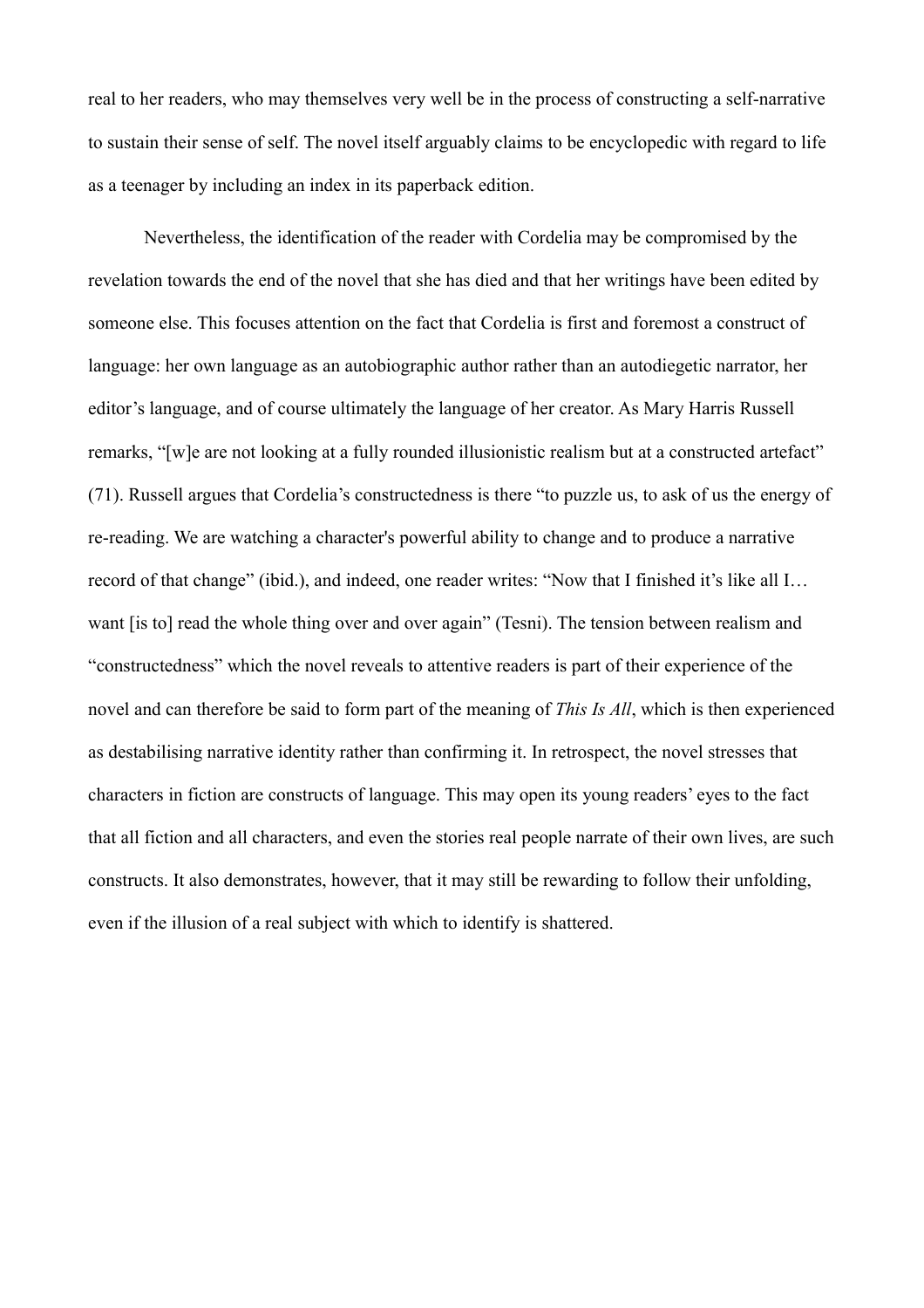# **Chapter 7 - Theory in the Novel**

This paper has made extensive use of modern literary theories to analyse Aidan Chambers' *This Is All*. However, there is also actual theory present in the novel in the shape of New Criticism, specifically Wimsatt and Beardsley's essay "The Intentional Fallacy." It is in this essay that they quote American poet Archibald MacLeish, who wrote in a poem called "Ars Poetica" "a poem should not mean but be" (1233) which was in its turn quoted by the poet Veronica Forrest-Thomson in the title of her poem "Cordelia: or, 'A Poem Should not Mean, but Be'," which, in the novel, Cordelia is given by Julie to inspire her. "'I'm not giving it to you just because of your name,'" Julie says, "' but because of what it says about a poem: that it should *be* and not *mean*'" (Chambers, *This Is All* 266-8). In the words of Wimsatt and Beardsley: "A poem can *be* only through its *meaning* – since its medium is words – yet it *is*, simply *is*, in the sense that we have no excuse for inquiring what part is intended or meant" (1233-4). This prompts a three-part reflection on Cordelia's part on the nature of poetry in contrast to prose. After Julie suggests she tries to think of herself as a poem, Cordelia reaches the conclusion that she is a being "because of how [she] is made, and when and where [she] was made…and by whom [she] is made" and that if she has a meaning, she means what she is because in order to understand her a person should know who she is (Chambers, *This Is All* 286). If the same is true of a poem, she argues, it is a poem "because it is made of words put together in a particular kind of way in a particular time and a particular place by a particular person" and to understand the meaning of the poem, one should know what the poem is, in terms of its language (286).

 With this in mind, Cordelia analyses one of her own poems, not wanting to burn her fingers on a great poet's work. Since she is the author of the poem, her point of departure is her own intention in writing the poem, but she admits that there may be more possible meanings in her poem than she is aware of (358). In defiance of Julie, who had judged a reader-response view of literature ridiculous, Cordelia concludes that her poem is as much created by her reader as by herself (358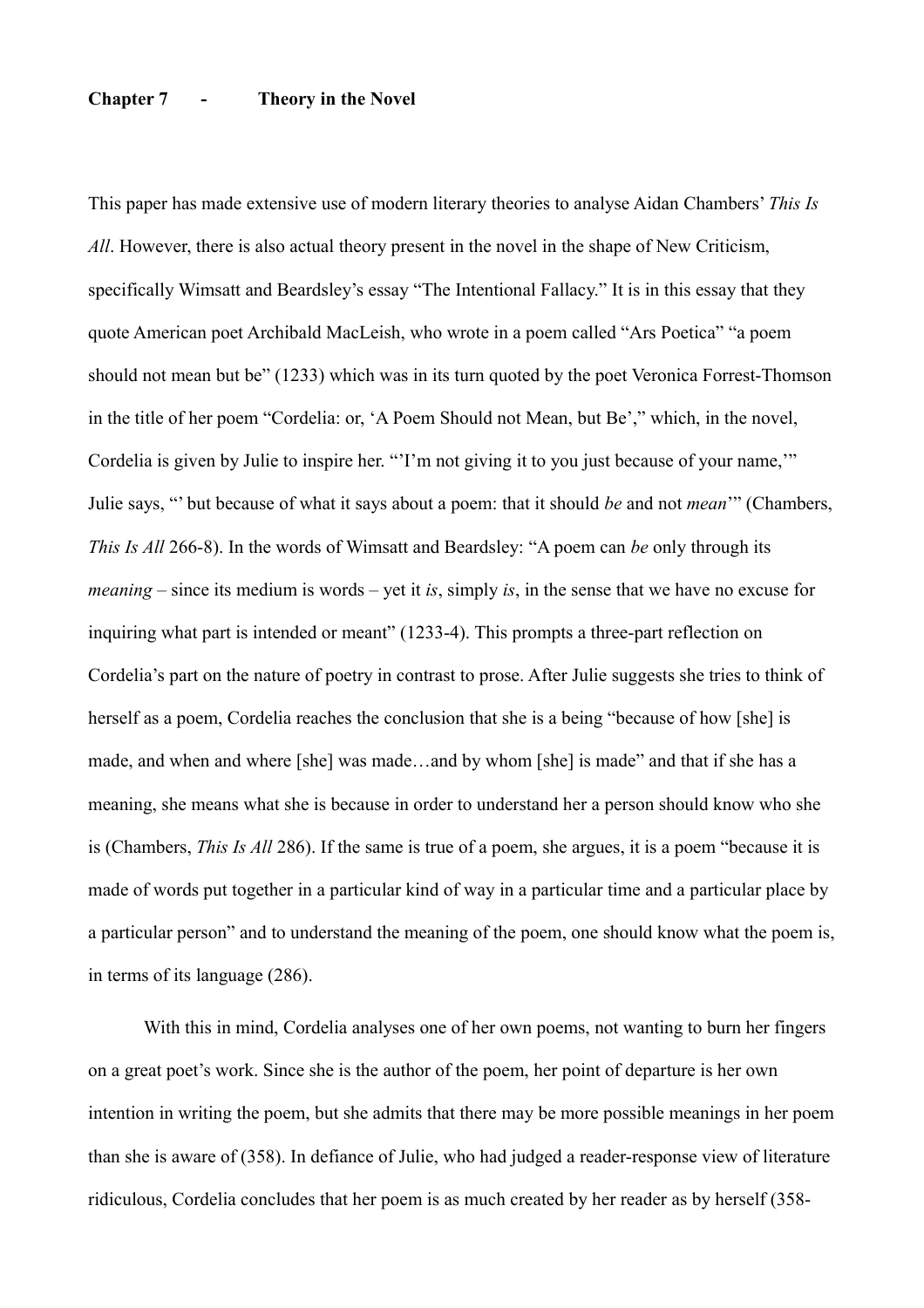60), although in her discussion of the poem she is of course her own reader. Her final conclusion is: "a poem is an object (like a piece of sculpture or a painting) as well as a message…what matters most about a poem is the special ways it uses language" (362), which immediately calls to mind the title and theme of another famous New Criticist work, Cleanth Brooks' *The Well-Wrought Urn*. Cordelia herself then makes a distinction between poetry and prose by saying that "[p]oetry means what it is. Prose is what it means" (ibid.), which she does not further explain but which seems to suggest that in prose the meaning of words and sentences is prioritised over the aesthetic composition the words form together. Although the status of reader-response theory in Chambers' view is not entirely clear, with Julie despising it and Cordelia defending it, then, in these reflections on Cordelia's part the novel ardently advocates a New Criticist view of poetry as aesthetic objects formed of words. As such, the novel and its author may also be expected to subscribe to the New Criticist expectation that the parts of a work of literature, and therefore the parts of this novel, together represent a unity of meaning (Culler 136). This paper, however, has argued otherwise.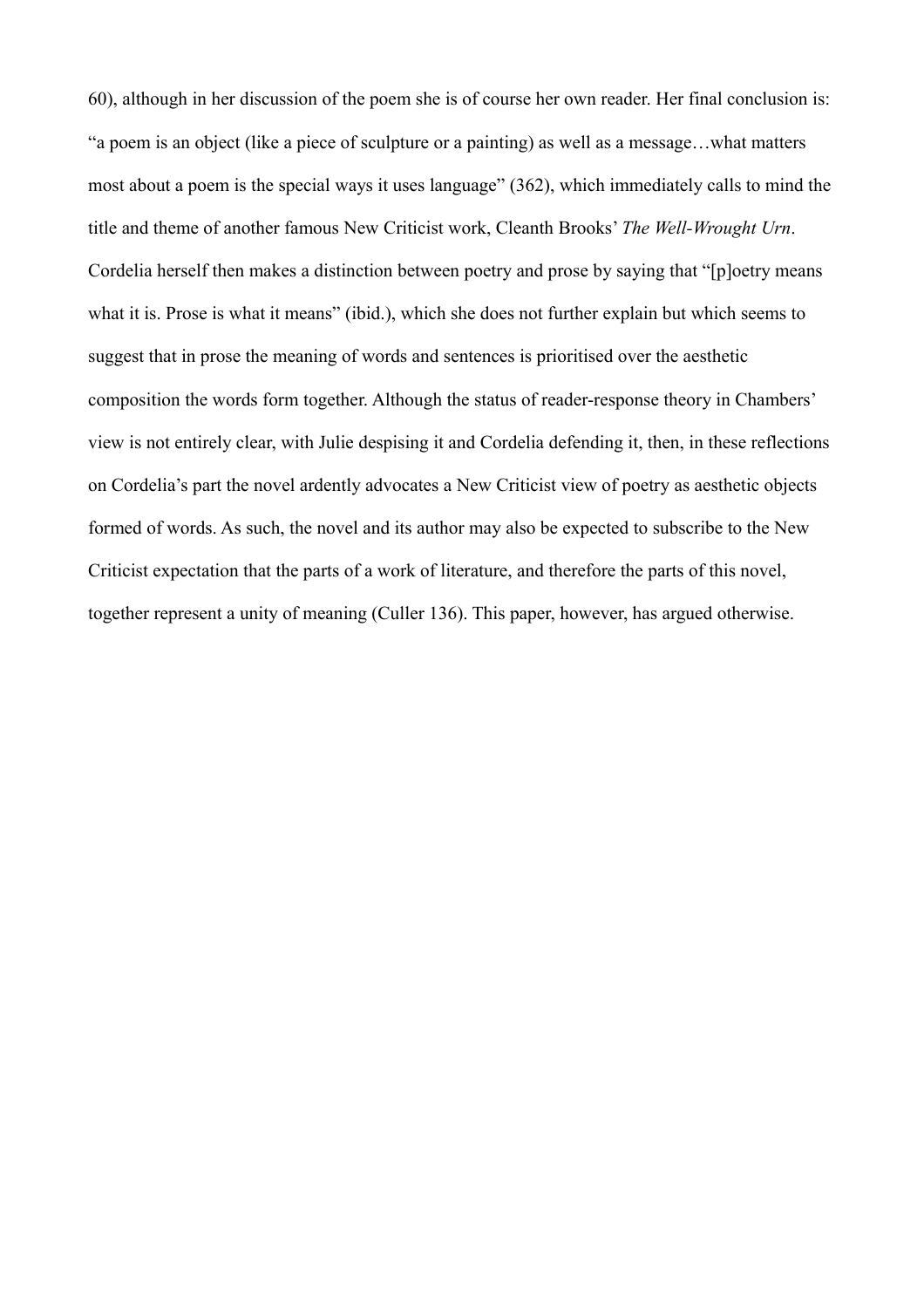### **Conclusion**

This paper has set out to engage with literary and psychological theory to analyse Aidan Chambers' Young Adult novel *This Is All: The Pillow Book of Cordelia Kenn* and the way it deals with issues of identity and self-writing. *This Is All* was shown to fit a framework of narrative psychology and traditional conceptions of autobiography. In these perspectives, respectively, identity is conceived of as a self-narrative which brings unity to the diverging experiences of life and self, and the self as an essential being, a soul, that is both directly represented and brought to its fullest actualisation in autobiography. However, although the responses of young readers suggest that in their identification with the novel's autodiegetic author, Cordelia, they take these notions at face value, and although the novel itself promulgates a corresponding New Criticist view which looks for unity in literary works, there is an undercurrent to the novel which compromises this neat perception of the novel's main themes. Rather than taking the novel at its word and regard it as a "work," to speak with Barthes, this paper has aimed to analyse it as "text." The poststructuralist and postmodernist theories, including psychoanalysis and feminism, used to disentangle this particular text, in addition to a narrative psychological and a reader response approach to the novel, implicate, reinforce and undermine each other, as will now be discussed.

 Significantly, Cordelia's experience of herself as fragmented, an experience considered, in narrative psychology, the starting position from which an individual begins to construct an integrated self-narrative, is also an integral aspect of selfhood as conceived of in psychoanalysis as well as postmodernist theory. However much psychotherapy may in practice aim at establishing a healing, unifying narrative of the self, in origin psychoanalysis conceived of the subject as "essentially divided, confronted by a constant struggle between the competing elements of the human psyche forged in early childhood, and driven by contradictory drives towards sexual fulfilment and death" (Moran 99). The unified self, according to Lacan, is never more than a comforting fantasy. In postmodernist thought, too, this fragmentation is considered inescapable.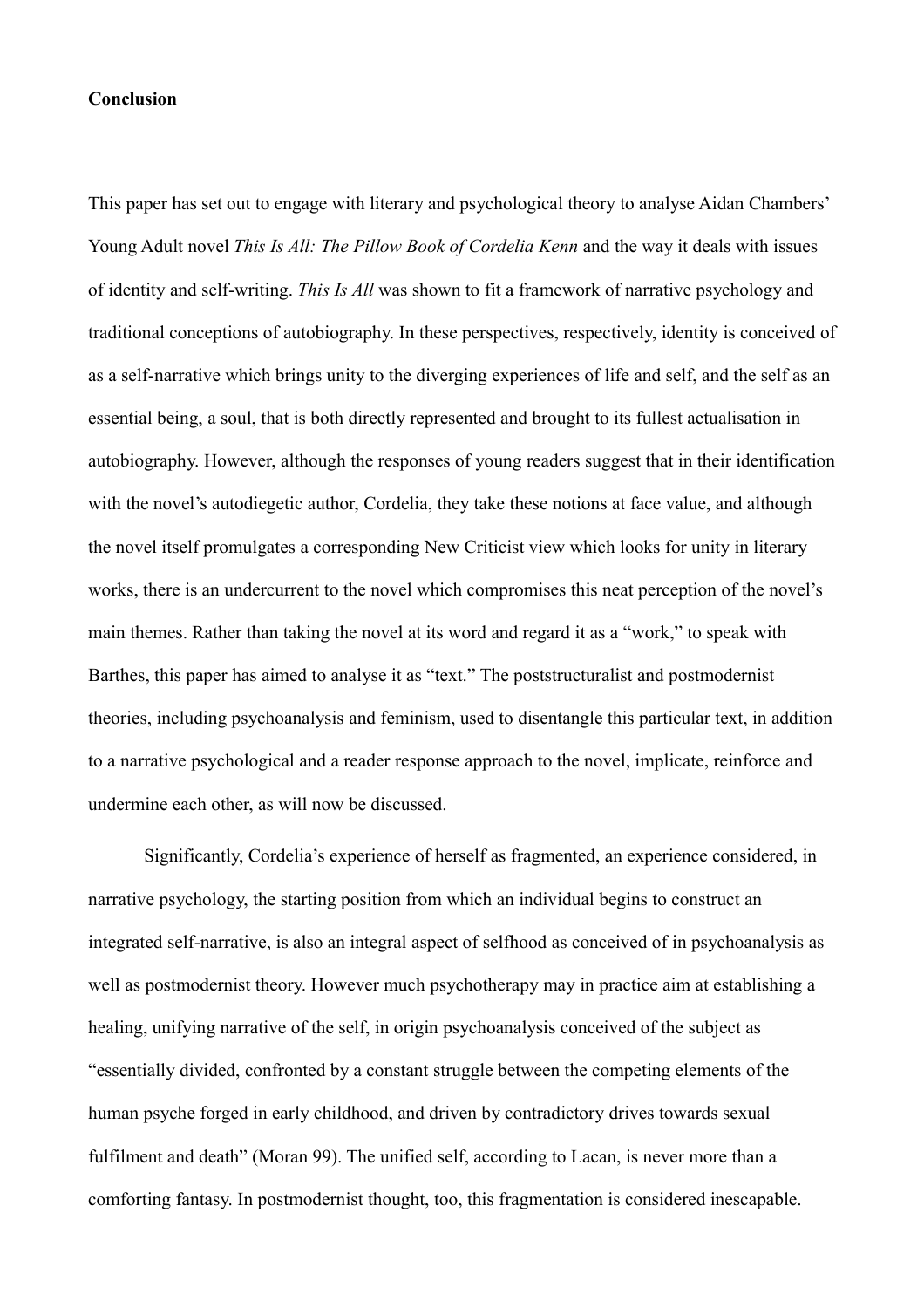Cordelia, however, does not seem to feel the anxiety that psychoanalytic theory ascribes to this experience, nor does she feel especially liberated by it, as postmodernism supposes (Barry 81). Rather, it is to her a fact of life. This corresponds to the feminist idea that a fragmented selfawareness is common to women, who do not feel the need to assert an authoritative "I" and favour unfinished writings which express a multitude of subjectivities.

 Nevertheless, however fragmentary the structure of her writings, in adopting a retrospective, reflective voice in her autobiography, Cordelia does take a step back from her fragmentary self and seems to have some idea of herself as an ultimate whole which she can reach through self-writing. Indeed, according to Linda Anderson, Roland Barthes would agree that trying to reflect an inherently fragmented self-image, as he does in his experimental autobiography *Barthes by Barthes*, still depends on an imaginary wholeness for this representation to make sense to both the author and the reader (Anderson 71). In Lacan's psychoanalytic theory, this imaginary wholeness is seen as emanating from an Other who reflects the self back to the subject. Cordelia's daughter, the implied reader of her autobiography, arguably provides Cordelia with this external perspective from which she can perceive herself as a whole.

 The name of this implied reader, Cordelia's daughter, is, however, conspicuously absent from the novel. On the one hand, this may be in recognition of the young readers who have identified themselves throughout the novel with Cordelia's addressee. On the other hand, in psychoanalytic terms, one might wonder whether her mother's memoires, standing in for her physical body quite literally, will stand in the way of Cordelia's daughter's own individuation in the symbolic order and whether she will therefore ever be able to adopt truly a proper name of her own. The question is whether she will be able to murder her mother symbolically by stepping into the symbolic order of language when her mother is now contained solely in that order in hundreds of pages of writing. The novel ends with Cordelia and Will's wedding, after the birth of their child, and with a ceremony in which Will, Cordelia and the child's godparents, Julie and Arry, each in turn speak the girl's name, without Will's including this name in the narrative (Chambers, *This Is All*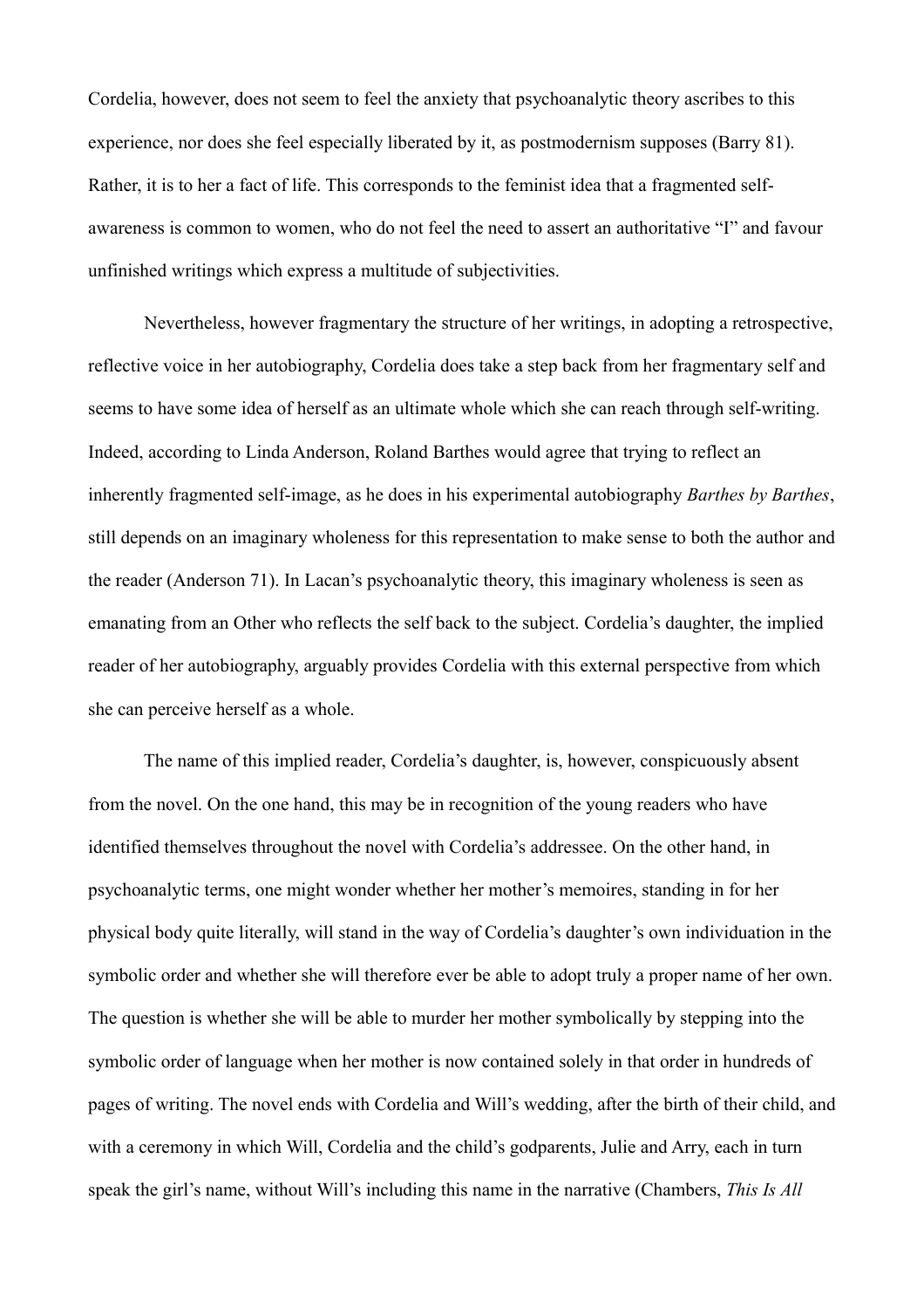808).

 To Cordelia, who feels she cannot know herself but through writing, self-writing equals selfactualisation, as it does in the traditional notion of autobiography. In that regard, even this Romanticist notion may be considered poststructuralist *avant la lettre*: identity does not precede or exceed language; rather language precedes and exceeds a sense of self, as Jacques Derrida argues (Anderson 6). Indeed, the Romanticist notion of autobiography as both a means to self-actualisation and at the same time an unmediated representation of a unique and unified self that precedes the text can be deconstructed as harbouring within itself the anxieties about identity and self-writing that poststructuralism has subsequently foregrounded. Derrida, Barthes en De Man consider it impossible for autobiography to represent the real self, because on the one hand, language is always an approximation of the reality of experience, and on the other hand, there is no essential self outside of language. In a comment that captures the poststructuralist spirit of the novel, Shari Benstock writes that autobiography "reveals the impossibility of its own dream: what begins in the presumption of self-knowledge ends in the creation of a fiction that covers over the premises of its construction" (11). Still, in *This Is All*, this fiction stands in for Cordelia's person in her own eyes; the eyes of her present readers, Will and Julie; and, presumably, the eyes of her prospective reader, her daughter, as well as her real readers.

 In postmodernist thought, identity, again perceived as a construct rather than an essential self, is not so much a matter of language as a matter of performance. Cordelia notes the performative aspect of her behaviour when she writes about impersonating different styles of femininity. However, Cordelia's writing itself may also be considered to constitute a performance, in which she performs herself, not only as a young woman, but as an intelligent, ambitious and perceptive writer. Authenticity in writing, then, may be as elusive as authenticity in behaviour.

 The matter of authenticity also evokes the place of allusion and intertext within the novel. Although *This Is All* consciously alludes to *The Pillow Book of Sei Shonagon*, as a text the novel may also be intertextually related to Doris Lessing's *The Golden Notebook*, in which a woman sets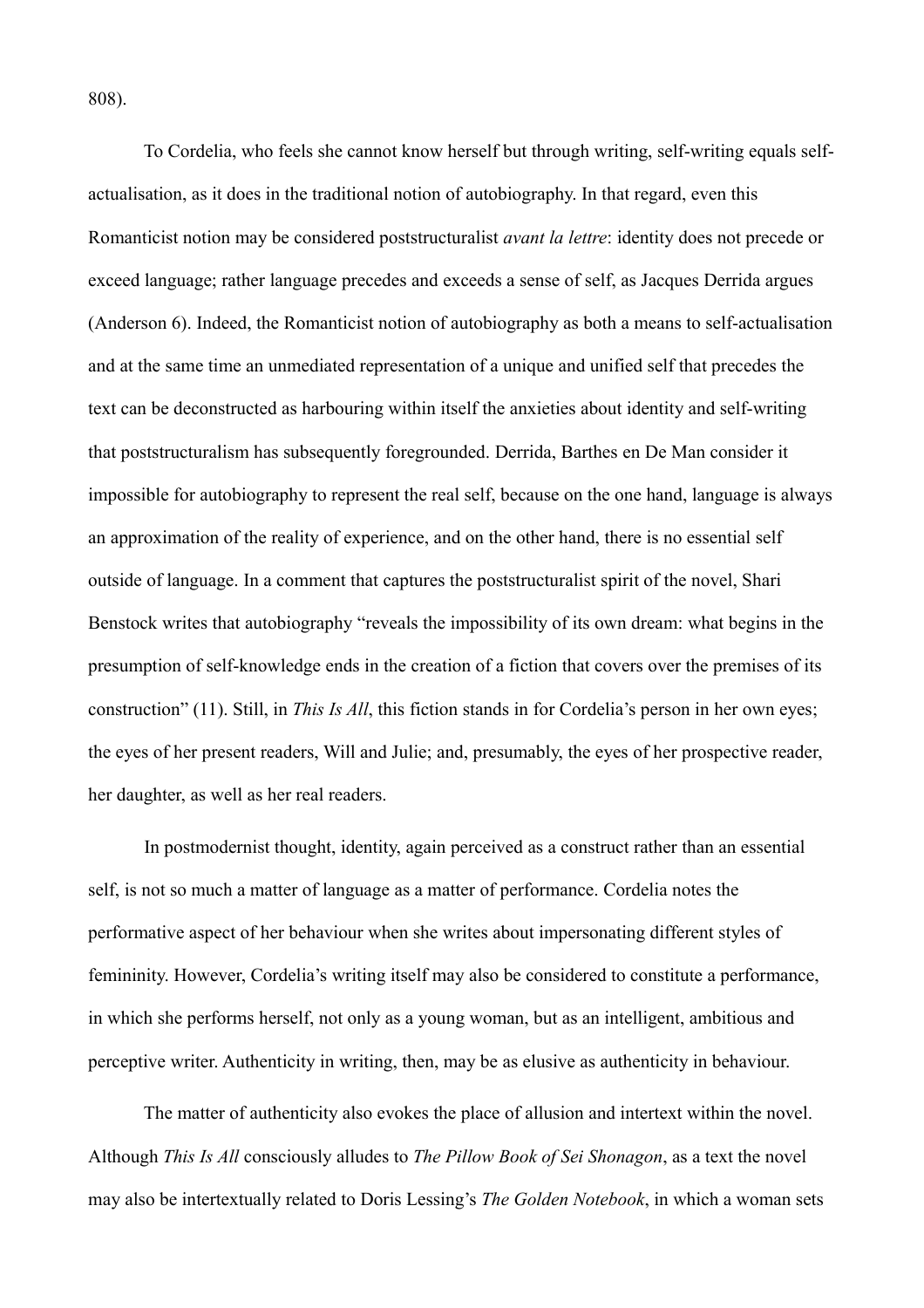<span id="page-30-0"></span>out to portray herself, like Cordelia, in words and uses differently coloured notebooks which divide the novel in parts, questioning language as a mediator of experience in the process and concluding with a revelation which makes the novel circle back on itself (Sutton 577), although Chambers was not aware of the similarities while writing his novel (Chambers, "RE:["\[2\]\)](#page-35-1). A striking forerunner to Cordelia may also be found in the scandalous memoirs which nineteen-year-old Mary MacLane published in 1902, chronicling with a startling frankness every aspect of herself, "right down to her gastric juices" (Daniel 36).

 In summary, many echoes of the literary theories which rebelled against New Criticism are discernable in the novel. In a poststructuralist vein, the novel reveals anxieties about language and stories and their ability to represent reality and the self, as well as a preoccupation with autobiography as the work of an author who can only be confirmed in his being in the text by others. In a poststructuralist psychoanalytic vein, it suggests that the Other is always implicated in a perception of one's identity as a meaningful whole and that the forceful separation of Cordelia and her mother through death may have been the cause of Cordelia's ardent desire to capture herself in language. In a postmodernist feminist vein, the novel is preoccupied with multiple subjectivities, as well as with identity as performance and the female body in the text. Finally, the shock ending of the novel reveals the extent to which Cordelia is a construct of language, both her own and others', to wit her editor and her creator, Aidan Chambers, which destabilises the reader's response of identification with her character.

 In conclusion, the novel merely poses as a traditional, realist, albeit fictional, autobiographical document which puts its trust in language as a medium for the self. On closer inspection it undermines conventional conceptions of identity and autobiography by calling into question language as a mediator of experience and the self, as well as the unity of identity, which may, on the contrary, be both fragmented and subconsciously motivated. While *This Is All* appears to deal with a character representing herself authentically in language, then, it simultaneously echoes postmodernist and poststructuralist anxieties with regard to language and identity as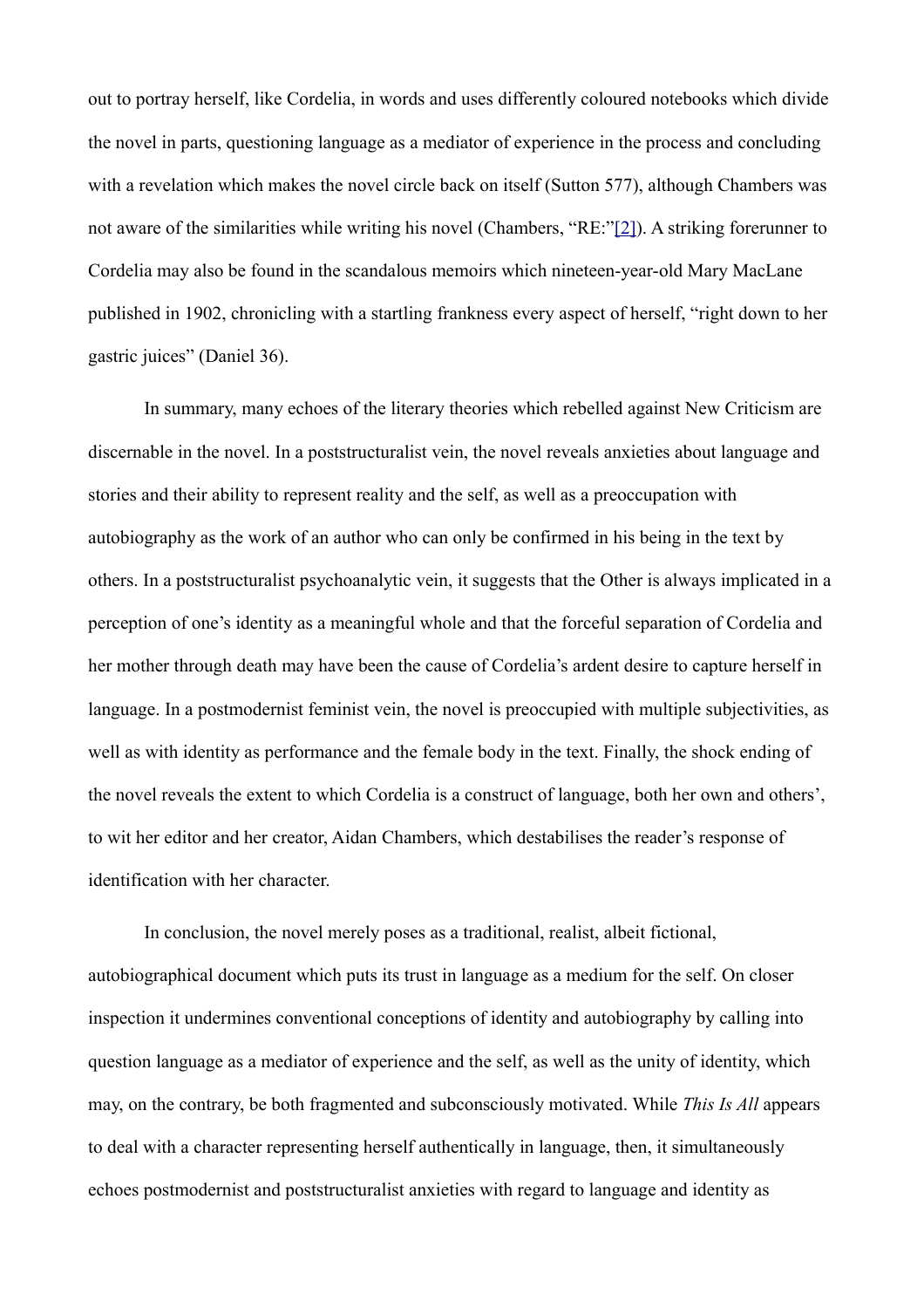combined in self-writing, ultimately undermining the novel's supposed certainties.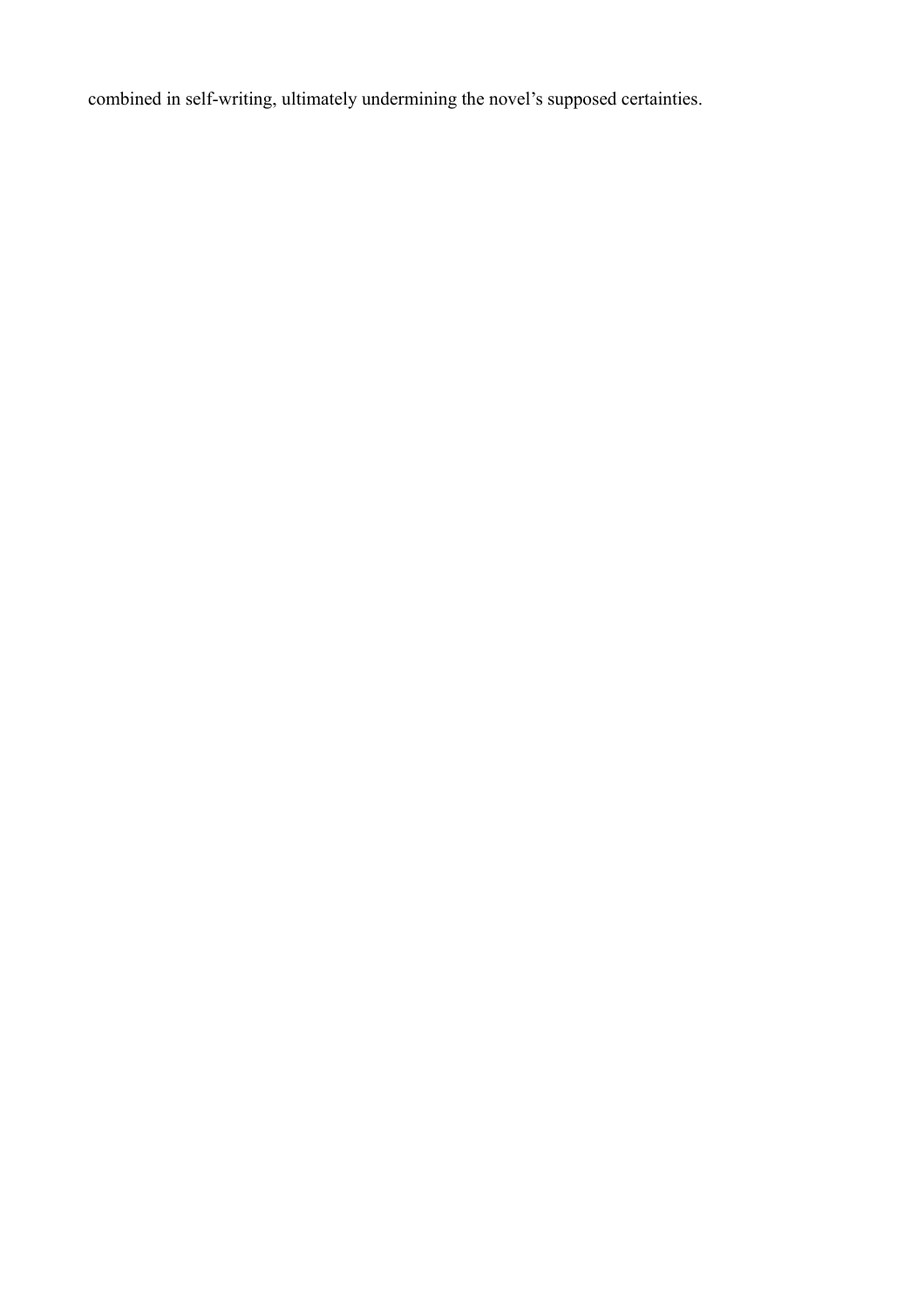#### **33Works Cited**

Anderson, Linda. *Autobiography*. 2nd ed. London: Routledge 2011. Print.

- Andringa, Els. "The Interface between Fiction and Life: Patterns of Identification in Reading Autobiographies." *Poetics Today* 25.2 (2004): 205-40. Web. 3 July 2012.
- Appleyard, J.A. *Becoming a Reader: The Experience of Fiction from Childhood to Adulthood.* Cambridge: Cambridge University Press, 1990. Print.

Barry, Peter. *Beginning Theory: An Introduction to Literary and Cultural Theory.* 2nd ed.

Manchester: Manchester University Press, 2009. Print.

- Barthes, Roland. "From Work to Text." *The Norton Anthology of Theory & Criticism.* 2nd ed. Ed. Vincent B. Leitch. New York: W.W. Norton & Company, 2010. 1326-31. Print.
- Benstock, Shari. "Authorizing the Autobiographical." *The Private Self: Theory and Practice of Women's Autobiographical Writings.* Ed. Shari Benstock. Chapel Hill: The University of North Carolina Press, 1988. 10-33. Print.
- Butler, Judith. "From *Gender Trouble." The Norton Anthology of Theory & Criticism.* 2nd ed. Ed. Vincent B. Leitch. New York: W.W. Norton & Company, 2010. 2540-53. Print.
- Cart, Michael. Rev. of *This Is All: The Pillow Book of Cordelia Kenn,* by Aidan Chambers. *Booklist* 102.33 (2006): 66. Web. 3 July 2012.
- Chambers, Aidan. "Biography." *AidanChambers.com.* Aidan Chambers, n.d. Web. 3 July 2012.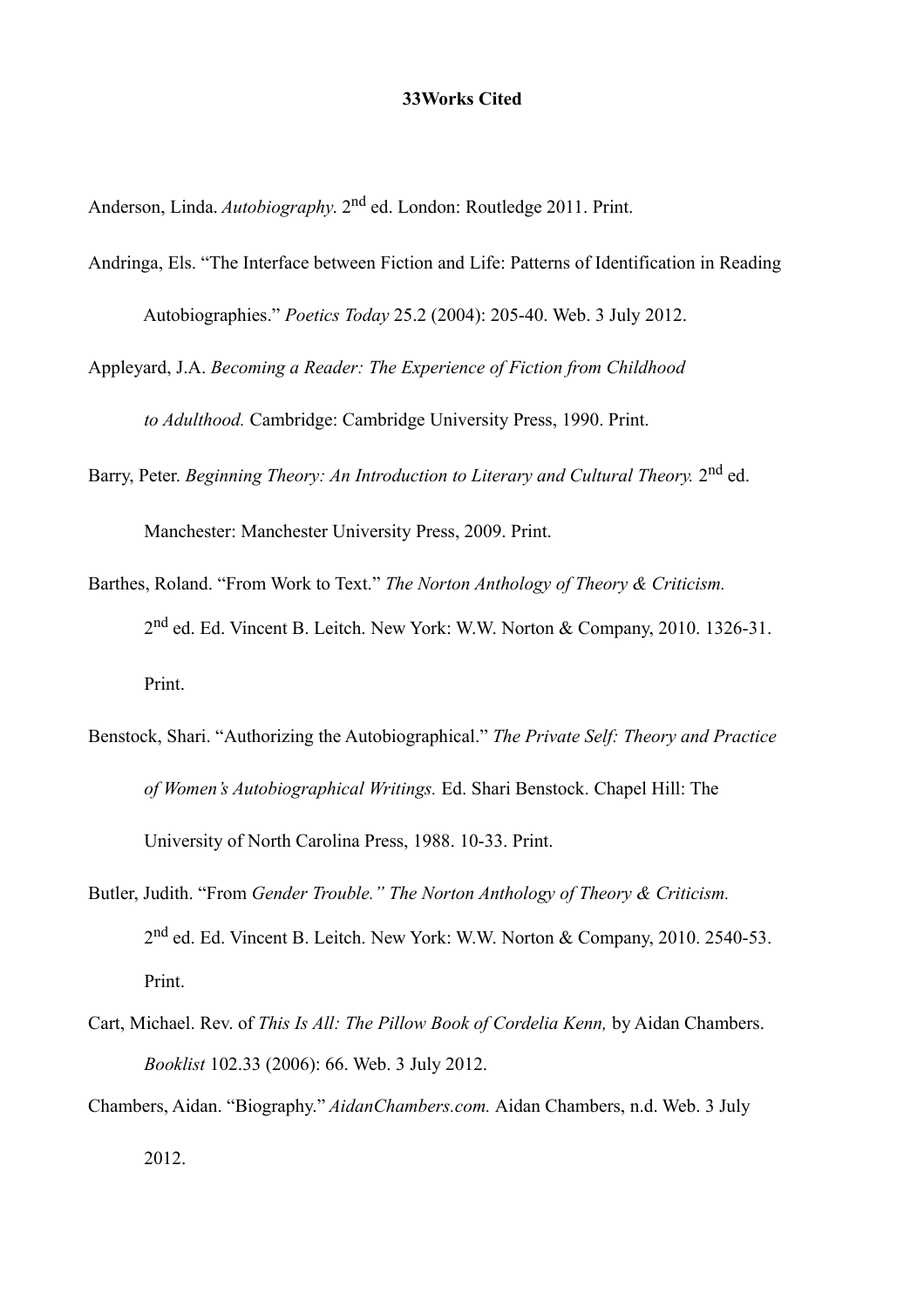- ---. "RE: You've got feedback." Message to the author. 12 May 2011. E-mail.
- ---. *This Is All: The Pillow Book of Cordelia Kenn.* 2005. London: Random House Children's Books, 2007. Print.
- ---. "This Is All: The Pillow Book of Cordelia Kenn." *AidanChambers.com.* Aidan Chambers, n.d. Web. 3 July 2012.
- Culler, Jonathan. *Literary Theory: A Very Short Introduction.* 2nd ed. New York: Oxford University Press, 2011. Print.

Daniel, Lucy, ed. *Defining Moments in Books.* London: Cassell Illustrated, 2007. Print.

- De Man, Paul. "Autobiography as De-facement." *Modern Language Notes* 94.5 (1979): 919- 30. Web. 3 July 2012.
- Eakin, Paul John. "Storied Selves: Identity through Self-Narration." *How Our Lives Become Stories: Making Selves.* London: Cornell University Press, 2001. 99-140. Print.

Facebook. "Introducing Timeline." *Facebook.* Facebook, n.d. Web. 3 July 2012.

- Fish, Stanley. "Interpreting the *Variorum*." *The Norton Anthology of Theory & Criticism.* 2nd ed. Ed. Vincent B. Leitch. New York: W.W. Norton & Company, 2010. 1974-92. Print.
- Fullbrook, Kate. "Whose Postmodernism?" *Postmodern Subjects/Postmodern Texts*. Ed. Jane Dowson and Steven Earnshaw. Amsterdam: Rodopi, 1995. 71-87. Print.
- Hubbard, Ruth. "Body Language." *Women's Review of Books* 16.9 (1999): 14. Web. 3 July 2012.
- Hunt, Jonathan. "Redefining the Young Adult Novel." *Horn Book Magazine* 83.2 (2007): 141-7. Web. 3 July 2012.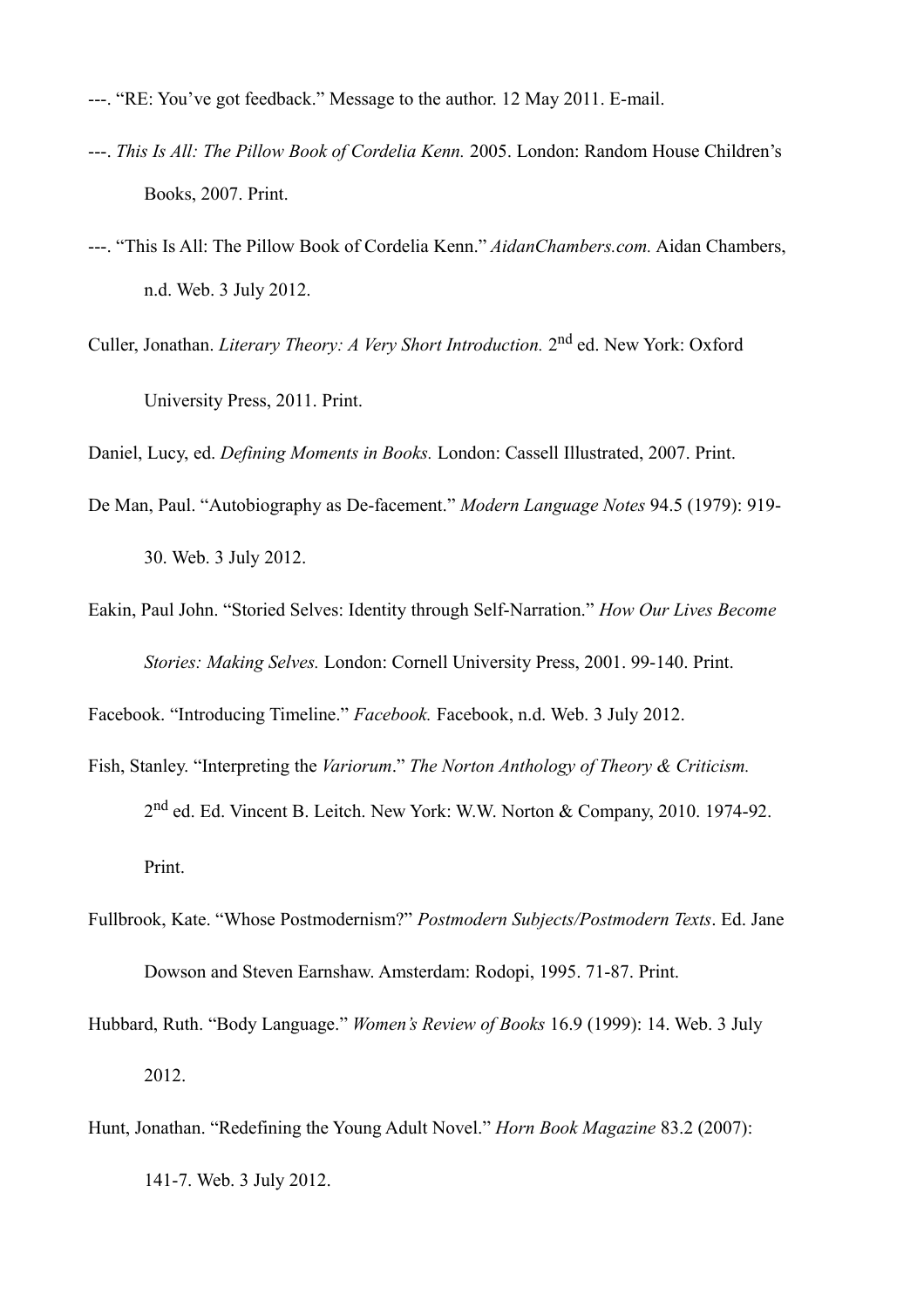- Introduction. "The Laugh of the Medusa." By Hélène Cixous. *The Norton Anthology of* Theory & Criticism. 2<sup>nd</sup> ed. Ed. Vincent B. Leitch. New York: W.W. Norton & Company, 2010. 1938-42. Print.
- Lewis, Johanna. Rev. of *This Is All: The Pillow Book of Cordelia Kenn,* by Aidan Chambers. *School Library Journal* 52.11 (2006): 130. Web. 3 July 2012.
- McAdams, Dan P. *The Stories We Live By: Personal Myths and the Making of the Self.* 1993. New York: The Guilford Press, 1997. Print.

Moran, Joe. *Interdisciplinarity*. London: Routledge 2002. Print.

*The Pillow Book.* Dir. Peter Greenaway. Lionsgate, 1996. Film.

- Rev. of *This Is All: The Pillow Book of Cordelia Kenn,* by Aidan Chambers. *Kirkus Reviews*  74.17 (2006): 901. Web. *Publisher's Weekly* 253.49 (2006): 72. Web. 3 July 2012.
- Russell, Mary Harris. "The Spiritual Geography of Domestic and Narrative Spaces in Aidan Chambers' Dance Sequence." *The Lion and the Unicorn* 32.1 (2008): 61-81. Web. 3 July 2012.
- Shakespeare, William. *The Tempest. The Complete Works of William Shakespeare.* London: Henry Pordes, 1990. 1-24. Print.
- Sutton, Roger. Rev. of *This Is All: The Pillow Book of Cordelia Kenn*, by Aidan Chambers. *Horn Book Magazine* 82.5 (2006): 577. Web. 3 July 2012.
- Tesni. "Review: This Is All by Aidan Chambers." *Books and the Universe*. ShabbyBlogs.com, 28 April 2011. Web. 3 July 2012.
- Tuin, Iris van der. "Feminisme als strijdtoneel: Simone de Beauvoir en de geschiedenis." *Gender in media, kunst en cultuur.* Ed. Rosemarie Buikema and Iris van der Tuin.